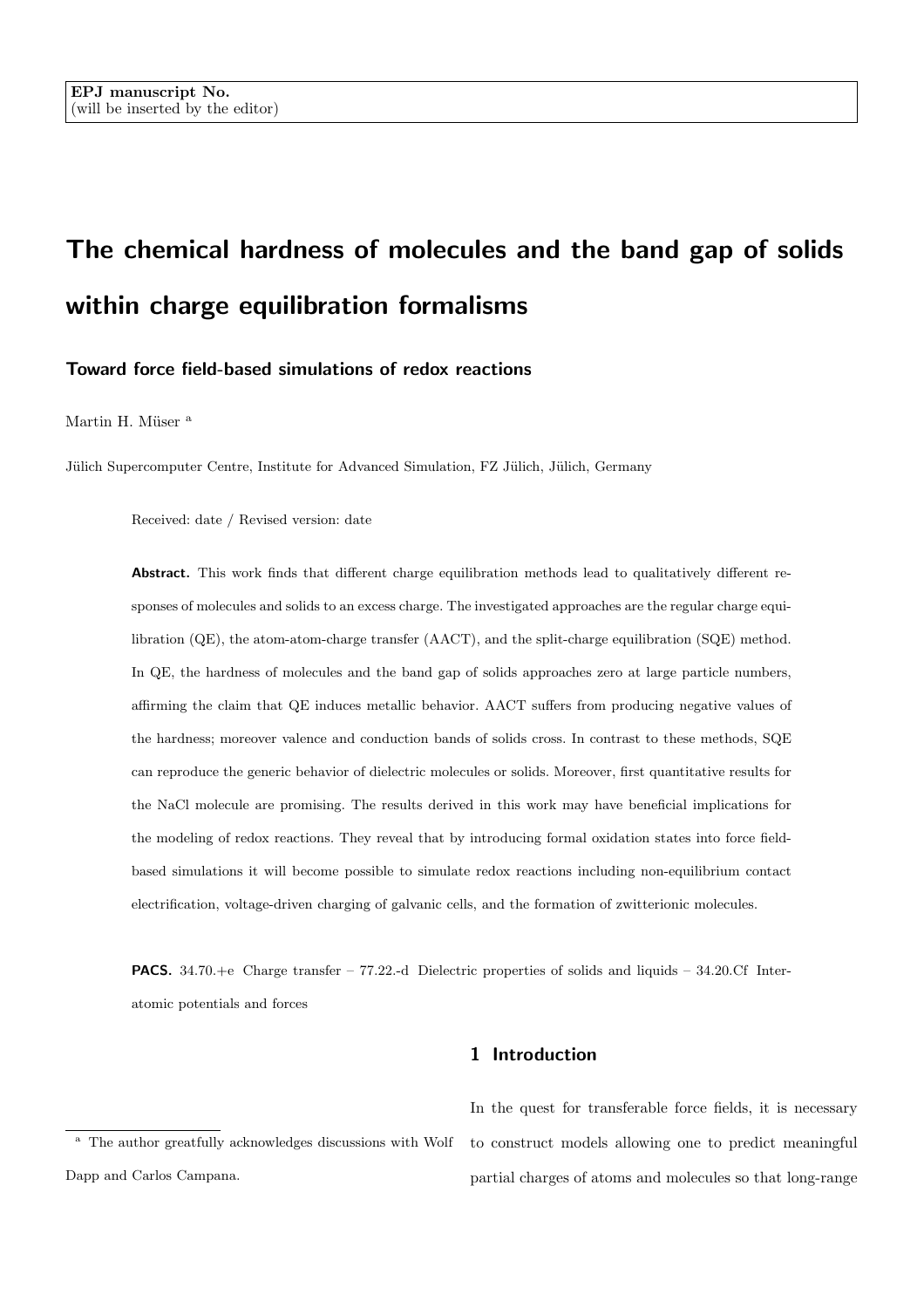electrostatic interactions can be computed accurately [1, 2]. The general strategy to capture the electrostatics of molecules, clusters, and solids is to minimize an expression for the energy  $V({Q})$  with respect to the set of atomic charges  ${Q}$  [3], and potentially also with respect to dipoles or higher-order multipoles [4]. Important terms in these approaches are related to the electronic chemical potential [5, 6] and the chemical hardness [5, 7] of atoms as well as the Coulomb interaction between the atoms [3]. Those terms can be motivated from the density functional theory (DFT) formulation of quantum mechanics  $[3, 7, 8]$ , which is based on minimizing an energy functional that depends on continuous (charge) densities rather than an energy function of discrete charges and multipoles.

Many different approaches have been pursued to construct  $V({Q})$ , the most prominent being the chemical potential equalization method [3], which is also known as charge equilibration (QE) approach [9]. Here, the relevant degrees of freedom are solely atomic charges. More recent approaches, such as the atom-atom charge transfer (AACT) model [10], are based on the idea that charges must be donated across a chemical bond. In the original AACT formulation, hardness was only associated with charge transfer through a chemical bond but not with the atomic charges themselves. The split-charge equilibration (SQE) method [11] overcame this limitation by combining the terms contained in AACT and QE. Although both QE and AACT formally arise as opposite limiting cases of SQE, realistic parameterizations [11, 12] always found finite but relatively small bond hardnesses so that AACT should not arise as a limiting case of SQE in practice.

The quality of a charge equilibration formalism is usually evaluated by assessing to what extent the energy function can be motivated from first principles [13, 14] or how well it can reproduce electrostatic potential surfaces, partial charges, or polarizabilities as computed in quantum chemical or DFT calculations [13, 12]. Limited attention has been paid to the question of what collective properties the various schemes produce generically when applied to a large number of atoms. Establishing relationships between collective response functions and the coefficients used in a charge equilibration model can then aid in the validation or falsification of the analyzed model, or guide its further refinement. Moreover, parameter calibration, which sometimes turns out ill-defined when fitting to partial charges alone [15], can be facilitated by the knowledge of how response functions constrain the choice for the microscopic interaction parameters.

Regular, purely atom-based QE models have been shown to suffer from the following generic problems, which do not depend on the details of the parameter calibration: (i) They produce partial charges when molecular bonds are broken and the fragments are moved to large distances, even if the proper response would be neutral fragments [16, 17]. (ii) QE equalizes electronegativity, while in exact DFT treatments of stretched bonds, electronegativity is not equalized [18]. (iii) The polarizability of polymers (e.g., simple alkanes) growths superlinearly rather than linearly with the degree of polymerization  $N$  in the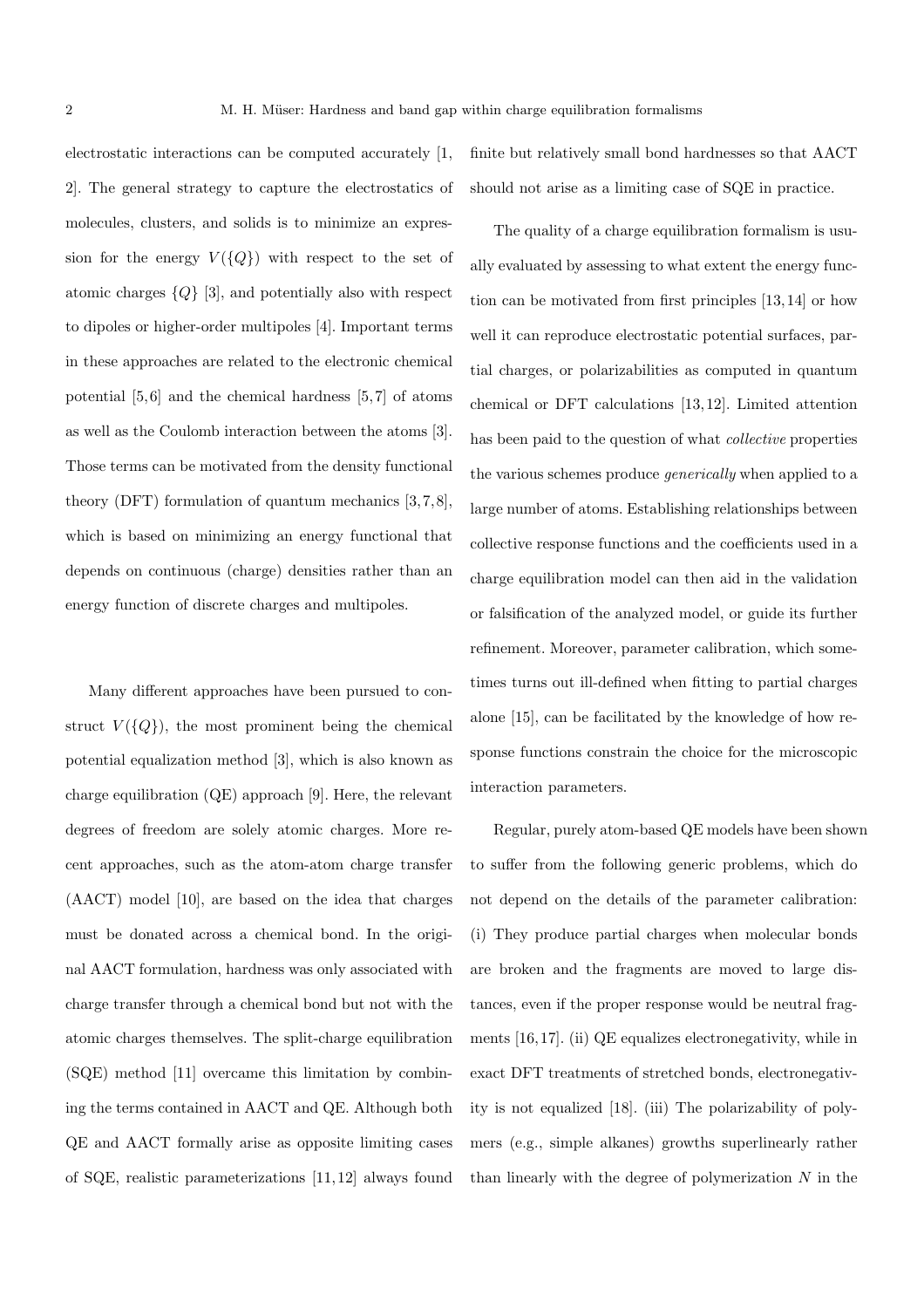limit of large  $N$  [19, 12]. (iv) The dielectric permittivity of solids is automatically infinitely large [20]. (v) The only QE-related parameter affecting the skin depth of electrostatic fields is the atomic hardness [20]. (vi) The dipole moment of alcohols growths linearly with the length of the alcohol rather than to level off at constant values when more  $\text{CH}_2$  groups are inserted into the tail [21].

Bond-based approaches remedy all these problems when properly parameterized, for example, the correct dissociation limit can be achieved by introducing an appropriate distance dependence of the bond polarizability [17], the dielectric permittivity  $\chi = \epsilon_r - 1$  is now finite, (i.e.,  $\chi$  is inversely proportional to the bond hardness [20]), and the dipole of alcohols no longer grows with alcohol length [21]. Yet, new artifacts arise in exclusively bond-based models: (vii) The polarizability per monomer for short chain molecules shows no size dependence, while the correct behavior is an increase of the polarizability with  $N$  at small values of  $N$  [19]. (viii) The skin depth is zero, i.e., the electrostatic field drops from the value outside a solid to the bulk value within the first surface layer [20]. (ix) It ignores the concept of atomic hardness, which is well motivated from DFT [20]. (x) The values for the bond hardnesses have to be chosen sufficiently large to ensure positive definite Hessians in the charge variables, because atomic hardnesses are neglected. As a consequence, the high-frequency dielectric constant is limited to values only slightly larger than one [20].

SQE does not appear to suffer from any of these issues, because (unlike QE) it can suppress polarizability over long distances through the bond hardness. Unlike AACT, SQE does not require bond hardnesses to be large (or the high-frequency dielectric constants to be small) in order to ensure a positive definite Hessian, because SQE already contains finite atomic hardnesses.

Despite the advantageous features of SQE, it is not clear yet how to treat true ions within SQE (or AACT); any partial atomic charge arises as a sum over split charges that have been locally transferred between two bonded, originally neutral atoms. Thus, so far, any SQE (or AACT) treatment could have only dealt with systems that are locally neutral, and processes as they occur in batteries or in friction-induced contact electrification could not have been described.

To overcome those limitations, it will be necessary to allow the transfer of integer charges that are no polarization charges living in a bond. In a closed system, this transfer – or redox reaction – happens between two nearby atoms, in a way such that one atom increases its oxidation state and that of another, nearby atom gets reduced. In a charge equilibration scheme, all dynamic charges or split charges have to re-adjust themselves. This process, which we call backflow, affects the energy balance during the redox reaction. In accordance with the Born-Oppenheimer approximation we assume that the backflow occurs much faster than ionic motion.

As a first step toward understanding the properties of a redox reaction within the respective charge equilibration schemes, we discuss the half reactions first, i.e., study how a molecule or a solid changes its "state" when an integer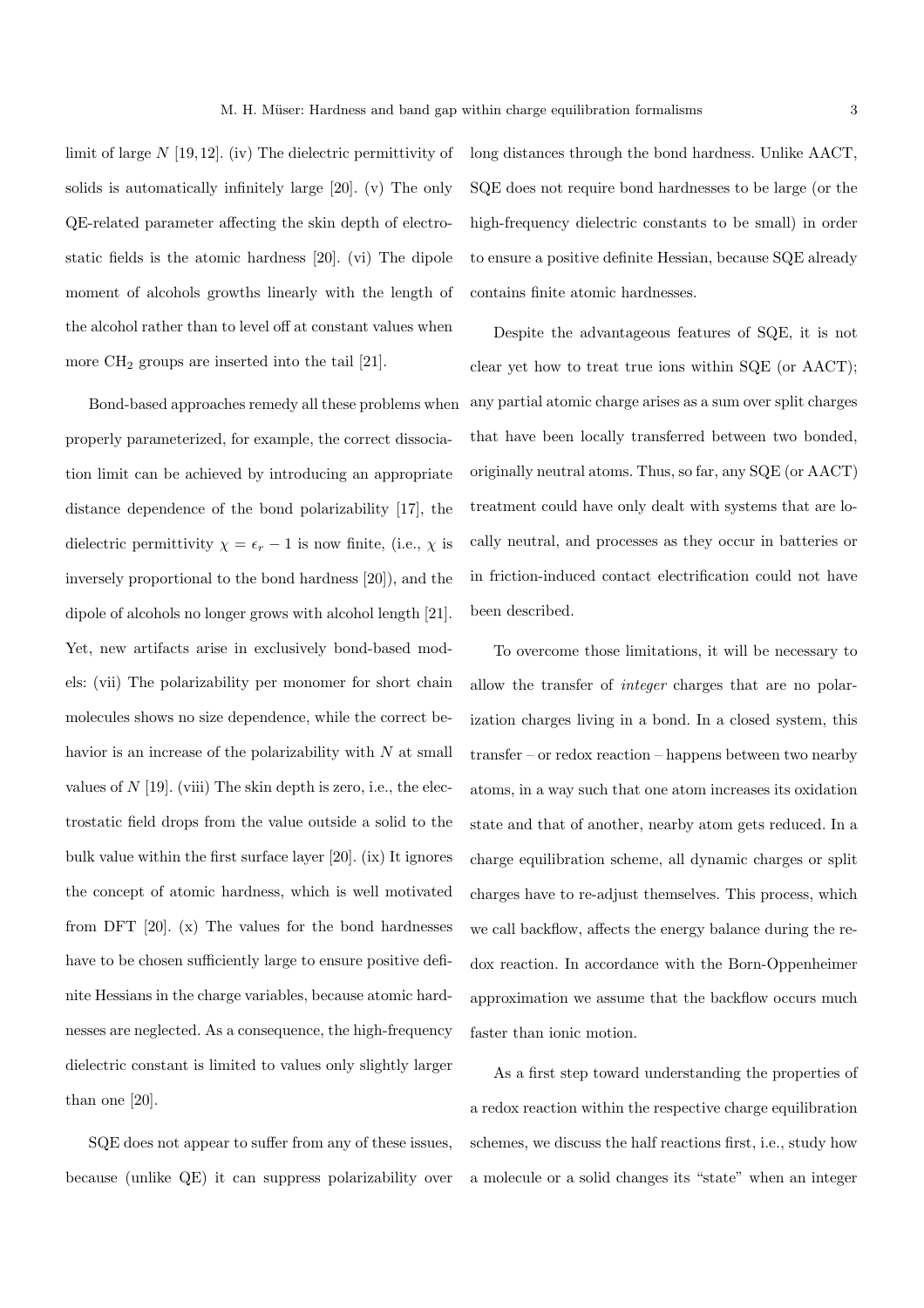charge is added to or removed from one of its atoms. The key quantity to be studied in this context is the global chemical hardness  $\kappa_{\rm g}$ , which has not yet been analyzed within charge equilibration formalisms. It is defined as the second derivative of the energy  $V_{\text{pot}}$  with respect to an (elementary) excess charge  $\Delta Q$  that is placed onto a molecule or a solid.  $\kappa_{\rm g}$  can be related to the ionization energy  $I$  and the electron affinity  $A$  [5] through the finitedifference approximation  $\kappa_{\rm g} = (I - A)/{\rm e}^2$ , which – in the case of solids – can be associated with the band gap [7, 22, 23].

In this work, formal expressions for the global hardness of simple model molecules and model solids are derived within the various charge equilibration formalisms. This is done by assuming that the change of energy of isolated ions with charge can be computed by extrapolating the quadratic expansion around neutral atoms beyond an elementary charge. This approximation may not be accurate enough for practical applications. However, a reparameterization of local terms will mostly affect prefactors. Most generic trends will remain unaltered, such as the functional form of the backflow. Lastly, we discuss in detail how the analytical results can be used for the design of force field-based potentials making it possible to model both equilibrium and non-equilibrium redox reactions.

## 2 Theory

The energy function in the simplest SQE model for a neutral system reads [11]:

$$
V_{\text{pot}} = \sum_{i,j>i} \frac{\kappa_{\text{s},ij}}{2} q_{ij}^2 + \sum_i \left( \frac{\kappa_i}{2} Q_i^2 + \chi_i Q_i \right) + V_{\text{C}}(\{\mathbf{R}, Q\})
$$
\n(1)

with

$$
Q_i = \sum_j q_{ij}.\tag{2}
$$

In these equations,  $Q_i$  represents the charge of atom i, while  $q_{ij} \equiv -q_{ji}$  is the "split charge" transferred from atom j to atom i. The electronegativity of atom i is  $\chi_i$ and  $\kappa_i$  denotes (chemical) hardness. By altering the value of  $\chi_i \to \chi_i + \Delta \chi$ , one can include effects of an external electrostatic potential at a given site i.  $\kappa_{s,ij}$  represents the hardness of the bond connecting atoms  $i$  and  $j$ . It is assumed to be infinitely large for non-bonded atoms, because no (partial) charge should transfer between two neutral atoms if their orbitals do not overlap, at least as long as external fields are well below dielectric breakthrough strengths.  $V_{\text{C}}({\textbf{R}, Q})$  summarizes the electrostatic interactions between different charges as a function of their coordinates  $\{R\}$ . The set of split charges minimizing Eq. (1) determine the equilibrium charges, from which one would compute electrostatics-related forces via the Hellmann-Feynman theorem.

For simplicity, we use unscreened Coulomb interactions in much of the subsequent treatment. The qualitative conclusions drawn in this work do not depend on the details of  $V_{\rm C}$ , at least as long as one restricts oneself to positive definite Hessians. While the precise values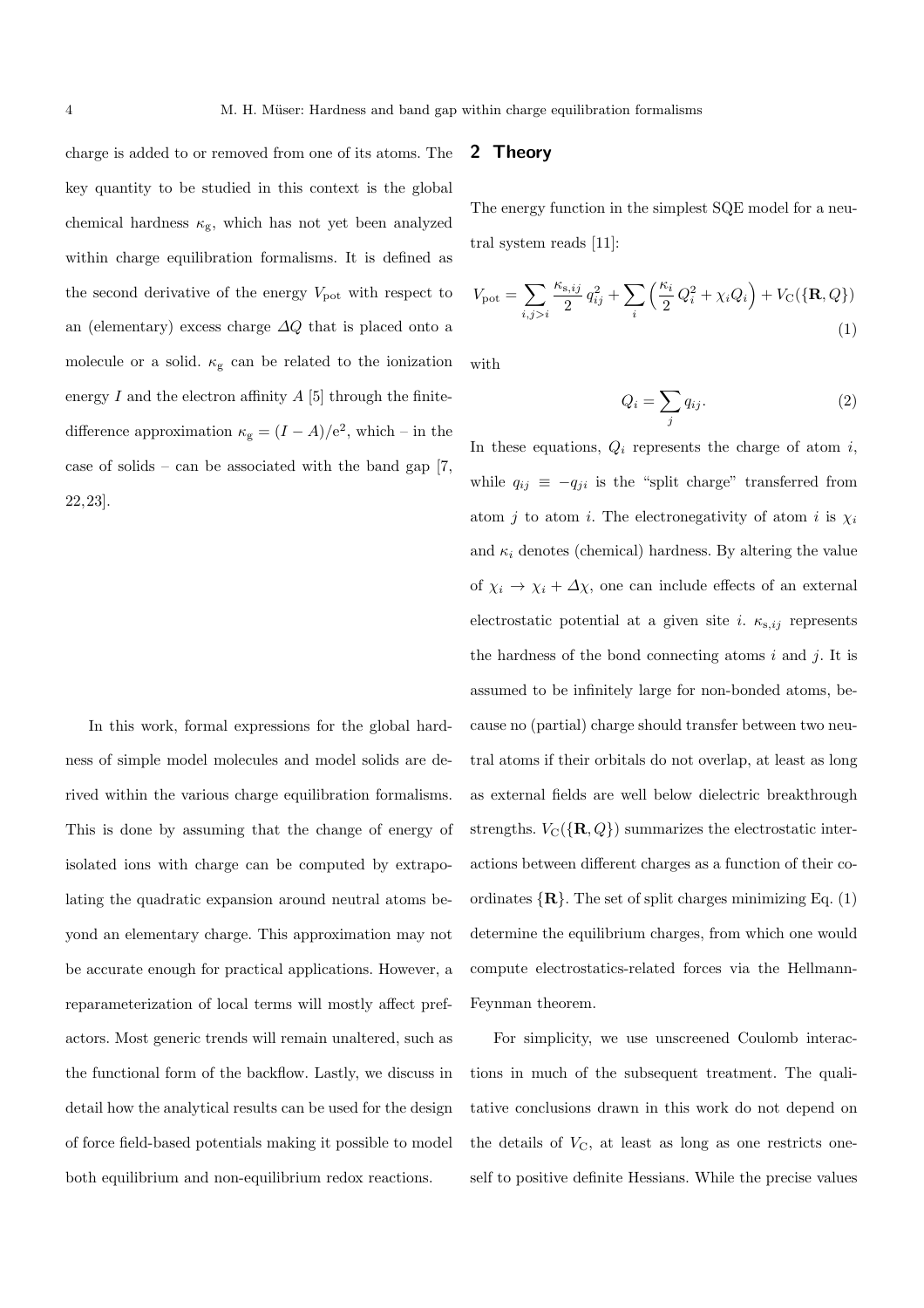of the atomic charges are certainly sensitive to screening, the functional dependence of the relevant quantity (polarizability) is dominated by the long-range behavior. Similar comments apply to charge- (and later oxidation-state-) dependent corrections that one might want to add to the short-range potential. These corrections do not affect the qualitative conclusions, but only renormalize the free parameters in a quadratic expansion of  $V({\{Q\}})$  around the minimum.

Regular QE is the limiting case of SQE in which all bond hardnesses are set to zero. Even bond hardnesses of non-bonded atoms would have be set to zero in an SQE treatment of regular QE, unless local charge constraints were imposed by hand, as was done for individual water molecules in the simulation of liquid water in Refs. [24, 25]. The AACT model is the limit of SQE in which the bond hardnesses are finite but the atomic hardnesses are set to zero.

An external excess charge  $\Delta Q_i$  can be added to atom i by substituting the charge  $Q_i$  in Eq. (1) according to:

$$
Q_i = \sum_j q_{ij} + \Delta Q_i.
$$
 (3)

This addition of excess charge induces a backflow in the split charges, which makes  $Q_i$  move away from integer values and also affects the total energy. Formally,  $\Delta Q_i$  is infinitesimally small, however, we assume implicitly that  $\Delta Q_i$  is an integer multiple of an elementary charge. In the language of chemistry, adding an integer positive charge corresponds to oxidation, while removing one reflects reduction.

It is clear that only integer charges can be added to a real system, at least if one wants the charge-adding device to no longer interfere with the molecule or solid of interest after the charge was added. It is less obvious that one should simply assign this excess charge to an individual atom, or in the words of chemistry, it is not clear that an atom has a well-defined oxidation state. For the time being, let us assume that assigning (integer) oxidation states is meaningful. One can then analyze what ionization energies and electron affinities result in different charge equilibration schemes. However, we will also analyze what values would be obtained for I and A if this excess charge were distributed evenly over the atoms.

The following (operational) definition for the chemical hardness will be used:

$$
\kappa_g = \frac{\partial^2 V_{\text{pot}}}{\partial \Delta Q^2},\tag{4}
$$

where the boundary condition is that the set of split charges minimizes  $V_{\text{pot}}$  at each given value of  $\{\Delta Q_i\}$ . Since our energy expression is quadratic by construction, this definition of  $\kappa_{\mathrm{g}}$  and the finite-difference definition of  $\kappa_{\mathrm{g}}=I-A$ coincide. In more refined treatments, for example if the charge of an atom explicitly affected parameters of the force field, as for example in breathing-shell models of ionic solids [26], the two definitions for  $\kappa_{\rm g}$  lead to slightly different values.

In the following Sections we evaluate Eq. (4) for a diatomic molecule and a simple cubic crystal in order to elucidate the influence that the microscopic terms, such as atomic hardness, bond hardness, and Coulomb interactions have on the effective hardness of a system as well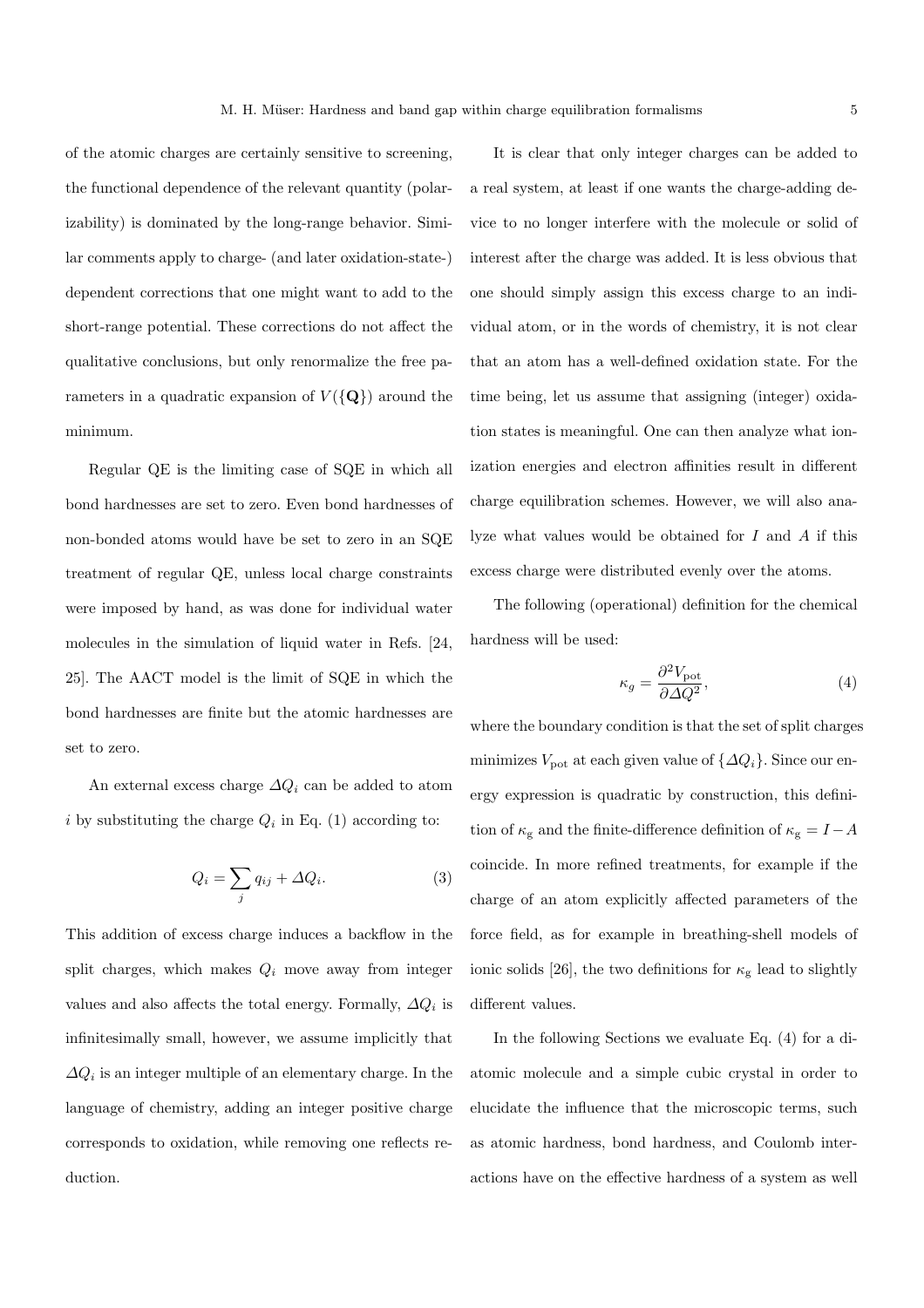as on other phenomenological properties. This includes a quantitative analysis of the NaCl molecule. where

# 2.1 Diatomic molecule

We start our discussion with the simplest possible model from which one can ascertain essentially all qualitative conclusions drawn in this work, i.e., we consider a heteronuclear diatomic molecule. The external charge is going to be placed onto atom 1. The split charge  $q_{12}$  is simply going to be written as q and  $\Delta \chi \equiv \chi_{12} \equiv \chi_1 - \chi_2$ . The distance between the two atoms is denoted by  $a. V_{pot}$  then reads:

$$
V_{\text{pot}} = \frac{\kappa_1}{2} (\Delta Q + q)^2 + \frac{\kappa_2}{2} (-q)^2 + \frac{\kappa_s}{2} q^2
$$
  
+  $\Delta \chi \cdot q + \chi_1 \cdot \Delta Q + \frac{J_C}{2} (\Delta Q + q) (-q),$  (5)

where in the case of regular Coulomb interactions  $J_{\rm C}$  can be calculated with

$$
J_{\rm C} = \frac{1}{2\pi\epsilon_0 a}.\tag{6}
$$

The split charge can now be determined by demanding that  $dV_{\text{pot}}/dq = 0$ , leading to:

$$
q = -\frac{(\kappa_1 - J_C/2) \cdot \Delta Q + \Delta \chi}{\kappa_1 + \kappa_2 + \kappa_s - J_C}.
$$
 (7)

As usual, one requires the denominator to be positive, because this ensures that  $V_{\text{pot}}$  is minimized and not maximized with respect to  $q$ . Eq.  $(7)$  can now be inserted into Eq. (5) and the result be sorted into powers of  $\Delta Q$ . This leads to

$$
V_{\text{pot}}(\Delta Q) = \frac{\kappa_g}{2} \cdot \Delta Q^2 + \chi \cdot \Delta Q + V_{\text{pot}}(0),\qquad(8)
$$

$$
\kappa_g = \frac{\kappa_1 \cdot (\kappa_2 + \kappa_s) - (J_C/2)^2}{\kappa_1 + \kappa_2 + \kappa_s - J_C}
$$

is the global hardness,

$$
\chi = \frac{(\kappa_2 + \kappa_s - J_C/2) \cdot \chi_1 + (\kappa_1 - J_C/2) \cdot \chi_2)}{\kappa_1 + \kappa_2 + \kappa_s - J_C} \tag{10}
$$

(9)

is the global electronic chemical potential, and

$$
V_{\rm pot}(\Delta Q = 0) = -\frac{1}{2} \cdot \frac{\Delta \chi^2}{\kappa_1 + \kappa_2 + \kappa_3 - J_C} \tag{11}
$$

is the energy associated with the split charge for a neutral molecule in which both atoms have oxidation state zero. A variety of instructive limits shall now be discussed.

## 2.1.1 Heteronuclear QE molecule

From Eq. (9), one can see that  $\kappa_g$  is symmetric in the indices 1 and 2 if  $\kappa_s = 0$ , which implies that the global hardness is independent of which atom  $\Delta Q$  has been placed on. As a matter of fact, none of the terms, including  $Q_1$  and  $Q_2$ , depend on to which atom the excess charge had been donated.  $V_{pot}$  becomes particularly straightforward to interpret (see also Ref. [27]) if one neglects the Coulomb interaction in a heteronuclear QE molecule ( $\kappa_s = 0$ ),

$$
V_{\text{pot}} = \frac{1}{2} \left( \frac{1}{\kappa_1} + \frac{1}{\kappa_2} \right)^{-1} \cdot \Delta Q^2 + \frac{\kappa_2 \chi_1 + \kappa_1 \chi_2}{\kappa_1 + \kappa_2} \cdot \Delta Q. \tag{12}
$$

One can recognize that the electronic chemical potential is a (weighted) average of the electronic chemical potential of the individual atoms. More importantly, the inverse atomic hardnesses add, similar to the way how capacitances or springs add when coupled in series. This series coupling of atomic hardnesses is at the root of a vanishing global hardness in many-atom QE molecules or QE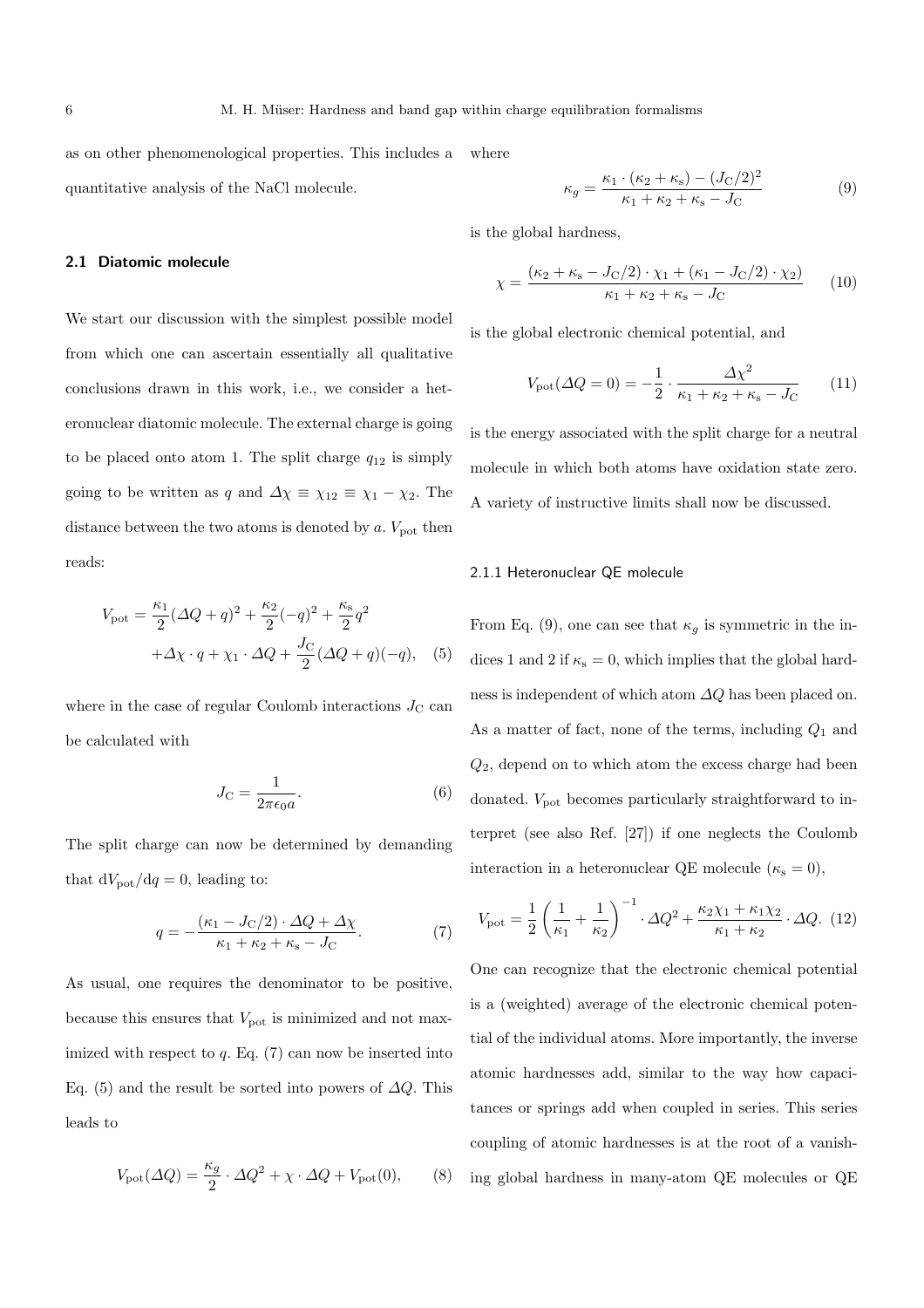solids. More generally speaking, it is at the root of why a QE material is metallic. Many attempts to make QE non-metallic, such as introducing screening for electronegativity differences, therefore fail. A successful attempt to construct the correct dielectric susceptibility is necessarily based on finding the proper Hessian for the charge variables.

We will see later that it matters in SQE to which atom the excess charge was added. Thus, there is a qualitative difference between these two methods in terms of their response to an external excess charge, which already becomes apparent for a diatomic molecule. In order to ascertain a qualitative difference between QE and SQE in terms of their dielectric susceptibility, it is necessary to study system-size effects.

#### 2.1.2 Homonuclear AACT model

When neglecting interatomic charge interaction in a diatomic, homonuclear AACT molecule ( $\chi \equiv \chi_1$ ;  $\chi_{12} = 0$ ), there is no incentive to redistribute the charge, because  $\kappa_{\rm s}q^2/2$  is the only remaining summand to the net energy that depends on  $q$ . Once a finite (positive) value of  $J_{\rm C}$  is considered, the situation changes. However, in contrast to chemical or physical intuition,  $q = J_C \Delta Q / \{2 \cdot (\kappa_s - J_C)\}$ turns out to be of the same sign as  $\Delta Q$  given that the model is positive definite in  $q$ . One must conclude that backflow has the wrong sign in AACT.

When minimizing  $V_{pot}$  in AACT, it is easy to see that the homonuclear reduces the net energy according to

$$
V_{\text{tot}} = -\frac{1}{2} \cdot \frac{(J_C/2)^2}{\kappa_s - J_C} \cdot \Delta Q^2 + \chi \cdot \Delta Q,\tag{13}
$$

which means that the hardness is negative (despite  $V_{\text{pot}}$ being positive definite in  $q$ ). Consequently, charge would diverge on atoms in the grand canonical ensemble. This result, which would be similar for heteronuclear molecules, can certainly be branded as pathological, just like the negative backflow.

The origin of this counterintuitive behavior is that one can add charge to an atom without energy penalty. Thus, if we added a charge +1 to an atom in a molecule or in a solid consisting of originally neutral atoms and removed a charge from another atom, one would not have to pay any penalty energy, yet Coulomb interaction energy would be gained. This property of AACT is at the origin of the (unphysical) band crossing of conduction and valence band when applied to solid as will be seen later.

# 2.1.3 Homonuclear SQE molecule

In the case of the homonuclear molecule, one can set  $\kappa_a \equiv$  $\kappa_1 = \kappa_2$ , and in the absence of an external electric field  $\Delta \chi = 0$ . The global hardness for the homonuclear SQE molecule turns out less than that of the individual atoms, at least as long as  $V_{\text{pot}}$  is expanded around neutral atoms, but for any realistic parameterization it should turn out positive. In Fig. 1, it is shown how  $\kappa_{\rm g}$  changes with  $\kappa_{\rm a}$ and  $\kappa_s$  in the homonuclear SQE model and how QE and AACT formally arise as a limiting case of SQE.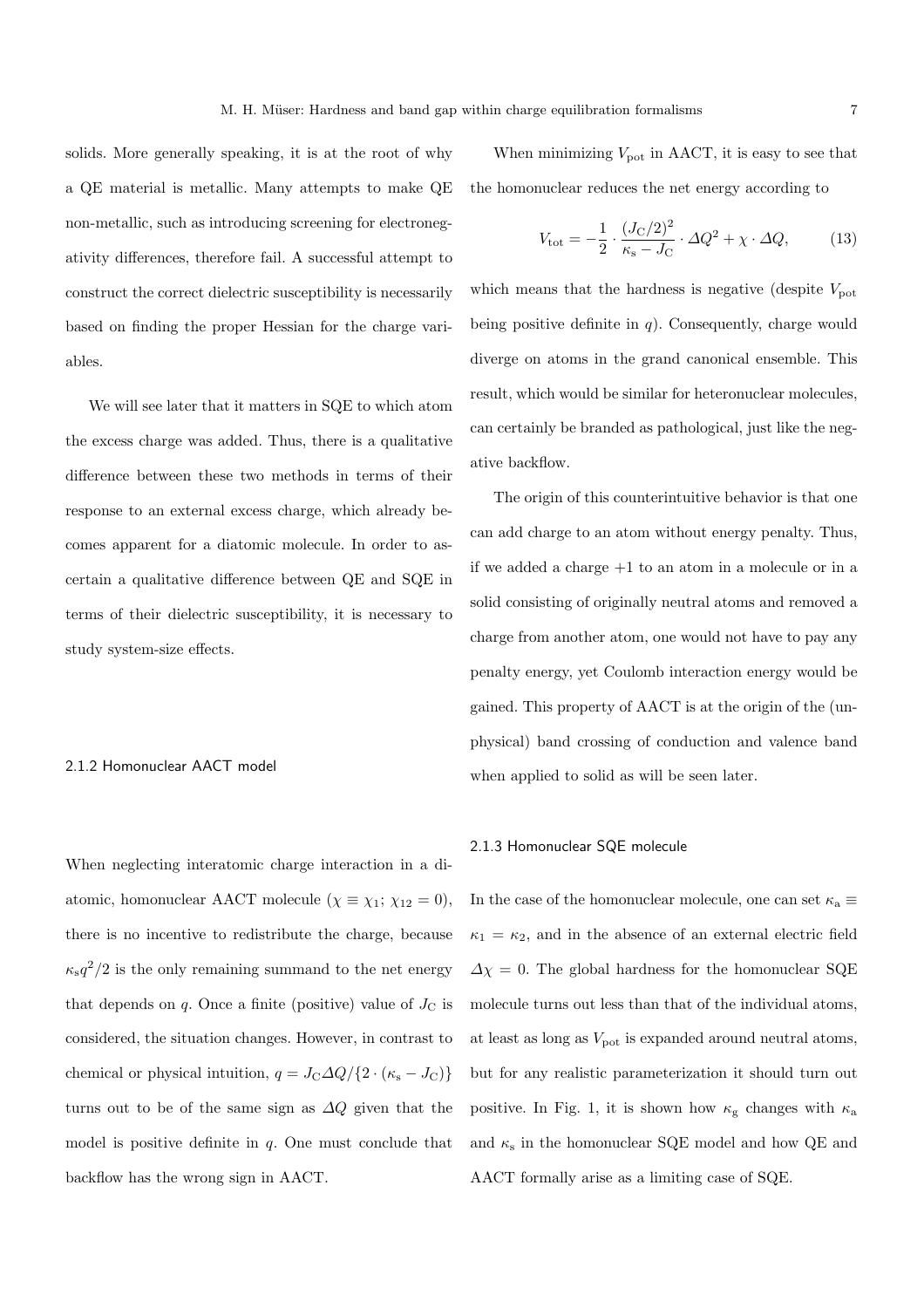

Fig. 1. The hardness of a homonuclear molecule in the SQE model for different parameterizations. In realistic SQE parameterizations, atomic hardnesses exceed bond hardnesses so that  $\kappa_{\rm g}({\rm SQE})$  turns out positive.

When adding an excess charge  $\Delta Q$  onto atom 1, its charge can be written as

$$
Q_1 = \frac{1}{2} \left( 1 + \frac{\kappa_s}{2\kappa_a + \kappa_s - J_C} \right) \Delta Q. \tag{14}
$$

Thus,  $Q_1$  is greater than  $\Delta Q/2$  and therefore exceeds  $Q_2$ . At the same time,  $Q_1$  is less than  $\Delta Q$ . The reason is that  $2 \cdot \kappa_a$  should in most cases be greater than both  $J_C$  and  $\kappa_{\rm s}$ . This is because  $\kappa_{\rm a}$  represents the self-interaction of an electron on an atom, while  $\kappa_{\rm s}$  and  $J_{\rm C}$  reflect interactions of orbitals centered on different atoms. In the Section on solids, we further substantiate why  $\kappa_{\rm s}$  should be smaller than  $\kappa$ <sub>a</sub>.

For the homonuclear diatomic molecule, one may notice the following sequence of inequalities – assuming that  $\kappa_{\rm a}$  and  $\kappa_{\rm s}$  are both positive in SQE:

$$
\frac{Q_1(\text{QE})}{\Delta Q} = \frac{1}{2} < \frac{Q_1(\text{SQE})}{\Delta Q} < 1 < \frac{Q_1(\text{ACCT})}{\Delta Q}.\tag{15}
$$

Thus, the three approaches result in three fundamentally different responses when an excess charge  $\Delta Q$  is added to atom 1. This is demonstrated visually in Fig. 2.



Fig. 2. The final charge  $Q_1$  of an atom in a homonuclear SQE molecule to which an excess charge  $\Delta Q$  is added. Different parameterizations are considered. Atomic hardnesses exceed bond hardnesses in realistic SQE parameterizations so that  $1/2 < Q_1(SQE) < 1.$ 

An important observation for the SQE treatment of homonuclear molecules is that the electronic chemical potential of the molecule is identical to that of each individual atom, while the hardness, which remains positive for reasons mentioned earlier, is reduced.

As a consequence of  $\kappa_{\rm g}$  being less than  $\kappa_{\rm a}$ , the (global) electron affinity of a homonuclear SQE molecule

$$
A_{\rm g} = \chi \cdot \mathbf{e} - \kappa_g \cdot \mathbf{e}^2 / 2 \tag{16}
$$

is increased with respect to that of an individual atom (since  $\kappa_{\rm g}$  is less than  $\kappa_{\rm a}$ ), while its (global) ionization energy

$$
I_{\rm g} = \chi \cdot {\rm e} + \kappa_g \cdot {\rm e}^2 / 2 \tag{17}
$$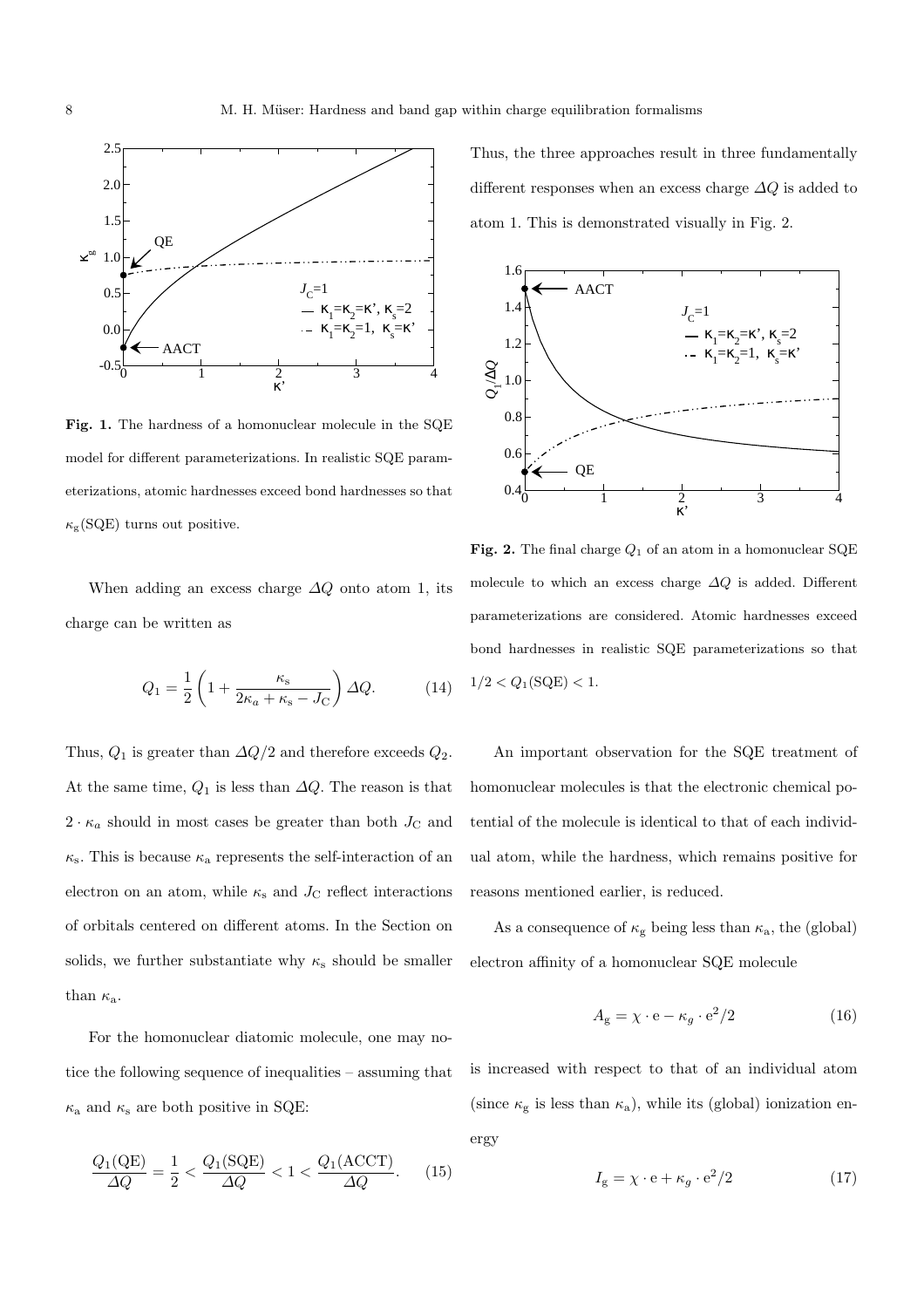is decreased. This result, which requires some analysis of Eq. (9) under the assumption of  $\kappa_a > J_C$ , will be important to keep in mind when addressing the question of how to treat true ions in SQE.

In realistic treatments of molecular hardness, significant corrections will certainly be necessary, in particular when a closed-shell molecule is formed. For example, it is well established that the hardness of a molecule correlates with its stability [28]. We might want to reflect this by choosing a large value of  $\kappa_{\rm s}$  for strong chemical bonds and by potentially adding further bond-order dependent corrections. However, at this point it is important to investigate the trends that each charge equilibration models predicts without further refinement before a tedious parameterization is conducted.

A non-homogeneous distribution of the excess charge in a homonuclear molecule violates the symmetry of the Hamiltonian. It may be tempting to reestablish the symmetry by hand by distributing  $\Delta Q$  evenly over the two atoms and/or by introducing split charges between atoms and a fictitious reservoir. Neither approach will be a good idea for a variety of reasons but mainly because either approach shortcuts the bond hardness terms – even when two atoms are far away from one another. The investigated system would then automatically be metallic just as in the original QE method.

In order to reestablish symmetry, we can treat the oxidation state of an atom as a dynamic variable by introducing discrete trial moves mimicking an electron transfer reaction. Concretely, one can decrease  $Q_1$  by an elementary charge  $\Delta Q$  and increase  $Q_2$  by the same amount. The net energy balance in the case of the considered redox self-exchange reaction would be zero and both atoms would have an average oxidation state of 1/2 in thermal equilibrium. Yet, at each instance of time, the oxidation state of an atom would be an integer number.

#### 2.2 Case study for the NaCl molecule

The treatment presented in the previous Section makes it possible to compare the microscopic parameters of the SQE model to a variety of experimentally measurable observables. Such a quantitative analysis based on the NaCl molecule is conducted in this Section. The goal is once more to ascertain trends rather than to produce accurate numbers. This is why we abstain from adjusting the bondrelated parameters  $\kappa_{\rm s}$  and  $J_{\rm C}$  when the oxidation states of atoms changes.

Almost all "force field" parameters in the SQE model are those related to the Na and Cl atoms. The respective values in Ref. [29] are:  $\chi_{\text{Na}} = 2.73 \text{ eV}$ ,  $\kappa_{\text{Na}} = 5.82 \text{ eV}$ ,  $\chi_{\mathrm{Cl}}$  = 8.53 eV, and  $\kappa_{\mathrm{Cl}}$  = 9.82 eV. The coupling at the experimental NaCl bond length,  $a_{\text{NaCl}}^0 = 2.36 \text{ Å}$ , would be  $J_{\rm{pC}}=e/(2\pi\epsilon_0\cdot 2.36$  Å) = 12.2 eV for the bare Coulomb potential. However, for the analysis of the molecule at its ideal bond length, we use the value for the screened Coulomb interaction,  $J_C^0 = 7.11$  eV, instead. We augment the set of parameters by a bond hardness of  $\kappa_{\text{NaCl}} = 8 \text{ eV}$ , which is close to the band gap of solid rocksalt. We justify this choice in the Section on solids. Lastly, we assume that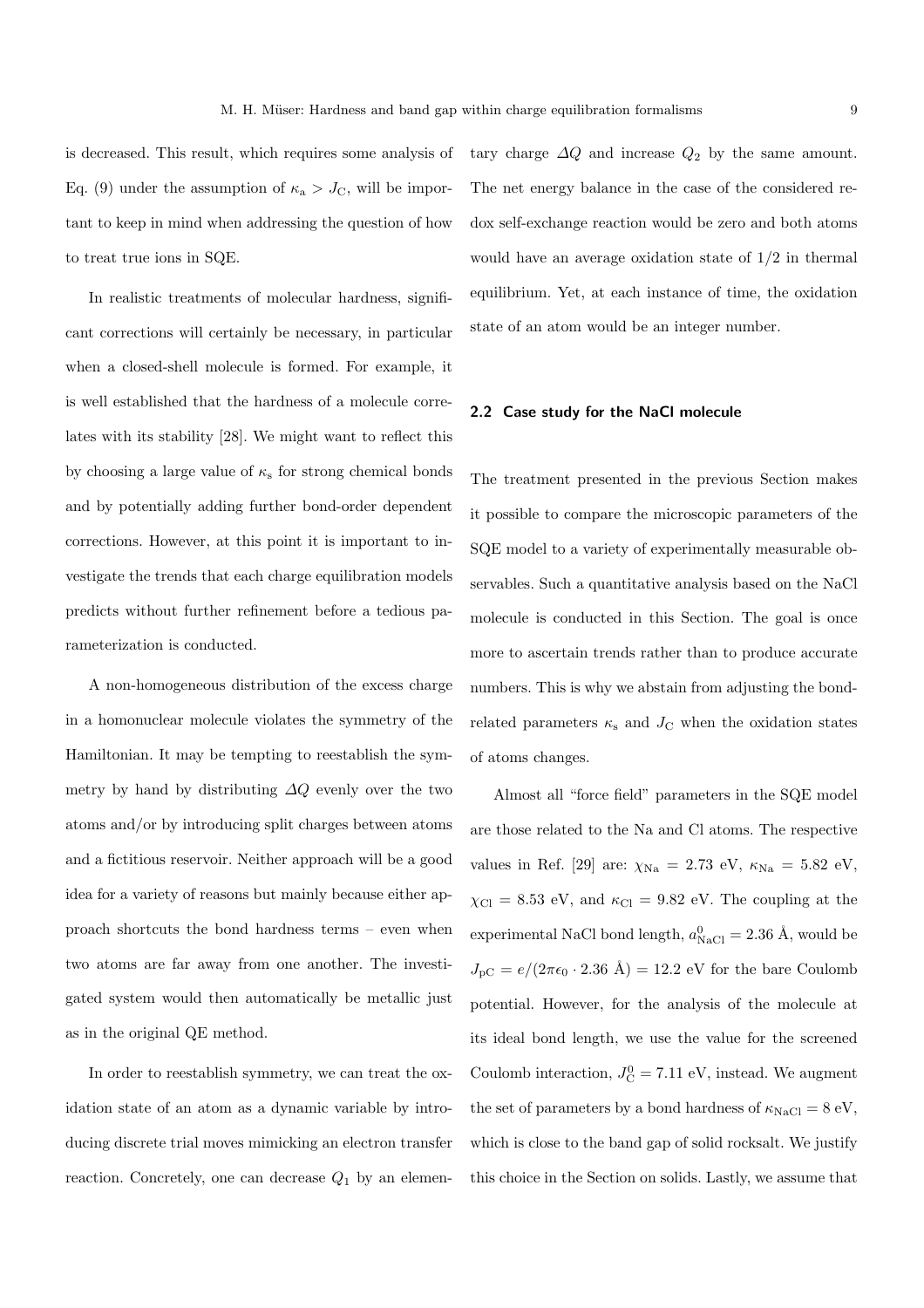the electron affinity of the chlorine anion is zero and use a second ionization energy of the sodium atom of 47 eV.

## 2.2.1 Expansion around neutral atoms

We first characterize the molecule for the case in which the oxidation states of both atoms are zero. Using two superscripts to label the oxidation states of Na and Cl atoms, respectively,  $Q_{\text{Na}}^{00} = q$  becomes by Eq. (7)

$$
Q_{\text{Na}}^{00} = \frac{-\chi_{\text{NaCl}}}{\kappa_{\text{QE}} + \kappa_{\text{NaCl}}},\tag{18}
$$

where

$$
\kappa_{\rm QE} = \kappa_{\rm Na} + \kappa_{\rm Cl} - J_{\rm C}^0.
$$
 (19)

The potential energy associated with the '00' oxidation state is

$$
V_{\text{pot}}^{00} = \frac{-\chi_{\text{NaCl}}^2}{2 \cdot (\kappa_{\text{QE}} + \kappa_{\text{NaCl}})}.
$$
 (20)

The following numerical values result for the QE and SQE approaches:  $Q_{\text{Na}}^{00}(\text{QE}) = 0.68$  and  $Q_{\text{Na}}^{00}(\text{SQE}) = 0.35$ . The QE value is much closer to the charge of the Na atom that one would deduce from the experimental dipole moment of 9.0 D, namely  $Q_{\text{Na}}^{\text{exp}} \approx 0.8$ . This, however, is notsignificant, because the oxidation state '00' is not the energetically most favorable state in SQE.

One can repeat the preceding analysis for an oxidation state '+−'. In this case, the potential energy to minimize with respect to  $q$  is:

$$
V_{\text{pot}}^{+-}(q) = \frac{\kappa_{\text{QE}}}{2}(1+q)^2 + \chi_{\text{NaCl}} \cdot (1+q) + \frac{\kappa_{\text{NaCl}}}{2} \cdot q^2, (21)
$$

which yields

$$
Q_{\text{Na}}^{+-} = \frac{-\chi_{\text{NaCl}} + \kappa_{\text{NaCl}}}{\kappa_{\text{QE}} + \kappa_{\text{NaCl}}}.
$$
 (22)

Within the QE approach,  $Q_{\text{Na}}^{+-}(\text{QE})$  remains unaltered, because in QE it does not matter what atom an excess charge is put on. In contrast,  $Q_{\text{Na}}^{+-}(\text{SQE}) = 0.83$  has increased by 0.48 elementary charges as compared to the '00' oxidation state and now compares nicely to the experimentbased estimate of 0.8.

The value of the potential energy for the  $+$ −' oxidation state turns out to be

$$
V_{\text{pot}}^{+-} = \frac{\kappa_{\text{NaCl}} \cdot (\kappa_{\text{QE}} + 2\chi_{\text{NaCl}}) - \chi_{\text{NaCl}}^2}{2 \cdot (\kappa_{\text{QE}} + \kappa_{\text{NaCl}})}.
$$
 (23)

Thus, the energy to be gained by transitioning from '00' to ' $+-$ ' is

$$
\Delta E_{\text{redox}} = \frac{-\kappa_{\text{NaCl}} \cdot (\kappa_{\text{QE}} + 2\chi_{\text{NaCl}})}{2 \cdot (\kappa_{\text{QE}} + \kappa_{\text{NaCl}})}.
$$
(24)

The numerical value for  $\Delta E_{\text{redox}}(\text{SQE}) = 0.74 \text{ eV}$  must be compared to the first electronic excitation energy of NaCl, which was computed to be 3.28 eV within a DFT calculation [30]. Thus, an expansion aroung neutral atoms produced a value for  $\Delta E_{\text{redox}}(\text{SQE})$  that is too small by a factor of four. To improve this situation, one either has to use unrealistic values for  $J_{\rm C}$  or  $\kappa_{\rm s}$ , or alternatively, to expand around the ionic state when computing  $V_{\text{pot}}^{+-}$ .

Within a given calibration, the redox reaction should occur as soon as  $\kappa_{\text{QE}}+2\chi_{\text{NaCl}}$  is less than zero. This would then be a radiation free reaction, although the charges would change discontinuously during the reaction. To estimate the value where this happens, we use the pure Coulomb potential. The condition for the "redox distance",  $a_{\text{redox}}$ , then reads:

$$
\kappa_{\text{Na}} + \kappa_{\text{Cl}} - J_{\text{pC}}(a_{\text{NaCl}}^0) \frac{a_0}{a_{\text{redox}}} + 2\chi_{\text{NaCl}} = 0,\qquad(25)
$$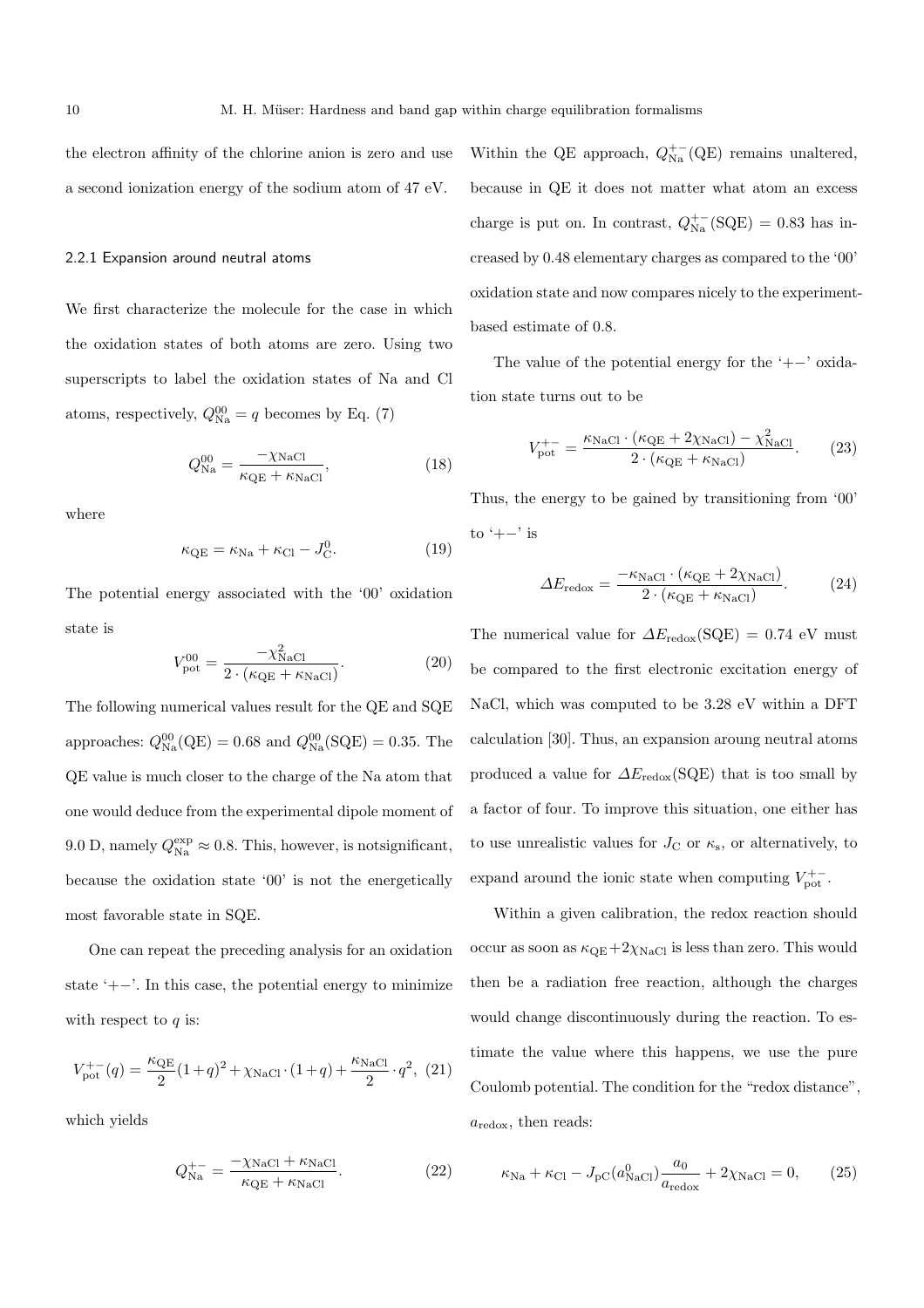which can be solved to yield  $a_{\text{redox}} = 7.3 \text{ Å}.$ 

We finally add excess charges to the neutral molecule. Given the formulas in Sec. 2.1, one obtains:  $\kappa_{g,Cl}(SQE) =$ 8.9 eV and  $\kappa_{g,Na}(SQE) = 7.0$  eV. In the QE model, it does not matter if we place charge on Cl or on Na, and thus  $\kappa_{\rm g}({\rm QE}) = 5.2$  eV takes the same value for both atoms. As argued before, the hardness in the QE approach turns out to be smaller than in SQE, no matter which atom receives the excess charge in the SQE model. If, however,  $\kappa_{\rm g}({\rm SQE})$  is computed by considering the oxidation states '+0' and '0−' for the ions, the latter claim no longer needs to hold. Finally, the electronegativities in QE  $\chi_{g}(QE)$  = 4.4 eV lies in between the values  $\chi_{g,Cl}(SQE) = 6.3$  eV,  $\chi_{\rm g,Na}({\rm SQE}) = 3.5$  eV.

Once the values for  $\chi_{\rm g}$  and  $\kappa_{\rm g}$  are known, one can calculate the molecular ionization energies and electron affinities. In the QE approach, no ambiguity exists regarding what atom receives the excess charge. In SQE, the smallest ionization energy is obtained by adding a positive charge to the sodium. Adding a negative charge to the chlorine maximizes the electron affinity. Thus,

$$
A_g(\text{SQE}) = \chi_{\text{g,Cl}}(\text{SQE}) - \kappa_{\text{g,Cl}}(\text{SQE})/2 - \Delta E_{\text{redox}}
$$
  
= 1.87 eV  

$$
I_g(\text{SQE}) = \chi_{\text{g,Na}}(\text{SQE}) + \kappa_{\text{g,Na}}(\text{SQE})/2 + \Delta E_{\text{redox}}
$$
  
= 7.02 eV  

$$
A_g(\text{QE}) = \chi_{\text{g}}(\text{QE}) - \kappa_{\text{g}}(\text{QE})/2 = 1.96 \text{ eV}
$$
  

$$
I_g(\text{QE}) = \chi_{\text{g}}(\text{QE}) + \kappa_{\text{g}}(\text{QE})/2 = 6.88 \text{ eV}.
$$

The ionization energies are only  $\approx$  25% smaller than the desired value of  $I_g(DFT) = 9.3$  eV [30]. The agreement

is surprisingly good, given that  $Q_{\text{Na}}^{+-}(\text{SQE})$  turns out to slightly exceeded +1. The deviation from  $A_q(DFT)$  = 0.87 eV [30], are, however, quite substantial. This could have been expected, because the NaCl molecule forms a closed electron shell and our estimate for the propensity to attract additional charge was based on electronegativities of atoms with open shells. Both numbers can easily be improved, just as  $\Delta E_{\text{redox}}$  before, by assigning sensibly chosen ionic hardnesses and electronegativities. This is shown next.

#### 2.2.2 Expansion around ions

After an atom has changed its oxidation state, it is meaningful to expand the energy around that given oxidation state rather than around the neutral atom [31]. For the '+−' oxidation state of the NaCl atom, one would then have to find the value of  $q$  that minimizes

$$
V_{+-}(q) = \frac{1}{2} (\kappa_{\text{Na}^{+}} + \kappa_{\text{Cl}^{-}} + \kappa_{\text{s}} - J_{\text{C}}) \cdot q^{2}
$$

$$
+ (\chi_{\text{Na}^{+}} - \chi_{\text{Cl}^{-}} - J_{\text{C}}) \cdot q + I_{\text{Na}^{-}} A_{\text{Cl}^{+}} (26)
$$

Similar potential energy functions to be minimized can be constructed for the '+0' and the '0−' oxidation states of the molecule. Proceeding as in Sect. 2.2.1 and calibrating the parameters as stated at the beginning of Sect. 2.2, quite reasonable numbers can be obtained. The ionization energy now is  $I_{\rm g}({\rm SQE}) = 8.5$  eV and  $I_{\rm g}({\rm QE}) = 7.0$  eV, which compares well with the DFT value of 9.3 eV. The error in  $\Delta E_{\text{redox}}(\text{DFT}) = 3.28 \text{ eV}$  has reduced dramatically, i.e.,  $\Delta E_{\text{redox}}(\text{SQE}) = 3.8 \text{ eV}$  and  $\Delta E_{\text{redox}}(\text{QE}) = 3.6 \text{ eV}$ . The correction in the electronegativity of the molecule has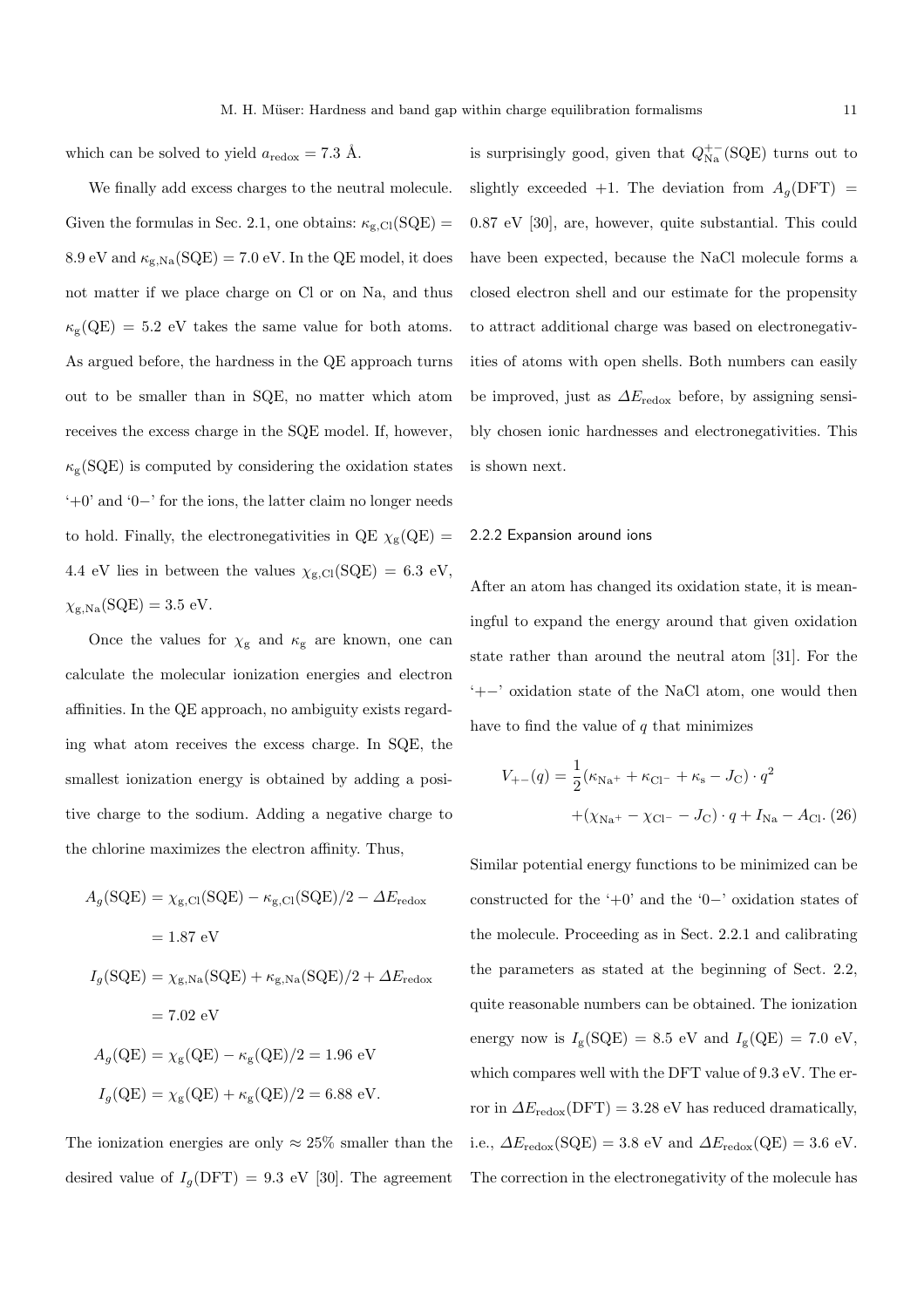the correct trend, although it overshoots to slightly negative values, i.e.,  $\chi_{g}(SQE) = -0.88$  eV and  $\chi_{g}(QE) =$ −0.42 eV. The only disimprovement is a considerably reduced charge on the sodium, specifically  $Q_{\text{Na}}(\text{SQE}) = 0.62$ and  $Q_{\text{Na}}(\text{QE}) = 0.54$ .

It is easily possible to improve the results for  $Q_{\text{Na}}$ and  $\chi_{\rm g}$  by using higher-order polynomials for  $V_{\rm Na}(Q)$  and  $V_{\text{Cl}}(Q)$  without deteriorating the agreement for  $\Delta E_{\text{redox}}$ and  $I_{\rm g}$ . However, this would be fine-tuning that we want to leave for another study, in which transferability shall be tested. There, we will also argue in detail why the stated approach is not in contradiction to the finding by DFT that the derivative of isolated fragments (atoms or molecules) are discontinuous at integer values of the charge [32, 33]. Here, it shall suffice to say that isolated SQE fragments can only acquire integer charges in their groundstate, while the response of molecules and solids to external electrostatic fields is continuous, except at instability points where a redox reaction occurs. The latter would not be the case if we translated the DFT insight in a naive way and made the atomic expressions for  $V(Q)$  piecewise linear.

#### 2.3 Periodic systems

#### 2.3.1 Analytical considerations

In order to identify the generic properties of excess charges in polymers and solids, we analyze periodically repeated systems, as they are amenable to significant simplification of the underlying mathematics without compromising the validity of the conclusions for more general situations: charges and split charges associated with different wave vectors  $\bf{k}$  decouple due to translational invariance – at least as long as one restricts oneself to expressions that are quadratic in charges and split charges. For a monatomic crystal,  $V_{\text{pot}}$  therefore reads as follows:

$$
V_{\rm pot} = N \cdot \sum_{\mathbf{k}} \left\{ \sum_{\alpha\beta} \frac{\tilde{\kappa}_{s,\alpha\beta}(\mathbf{k})}{2} \tilde{q}_{\alpha}^{*}(\mathbf{k}) \tilde{q}_{\beta}(\mathbf{k}) + \frac{\kappa_{a} + \tilde{J}_{C}(\mathbf{k})}{2} |\tilde{Q}(\mathbf{k})|^{2} + \tilde{\chi}(\mathbf{k}) \tilde{Q}^{*}(\mathbf{k}) \right\}.
$$
 (27)

Tildes indicate the Fourier transforms of the quantities that were introduced earlier. We define the Fourier transform of a function f defined on a lattice via  $\tilde{f}(\mathbf{k}) =$  $(1/N) \cdot \sum_{n=1}^{N} f_n \exp(i\mathbf{k} \cdot \mathbf{R}_n)$ , where *n* runs over all *N* elementary cells (atoms), and  $\mathbf{R}_n$  is the coordinate of the lattice site.

More than one split charge resides on each lattice site, except for the homatomic, linear chain with nearest-neighbor coupling, so that the  $q_{ij}$  turn into  $\tilde{q}_{\alpha}(\mathbf{k})$  and  $\kappa_{s}$  into a matrix  $\tilde{\kappa}_{s,\alpha\beta}$ . The Greek indeces run from 1 to half the number of neighbors with which a central atom shares a split charge. For example in a simple cubic system, one assigns one split charge between the central atom and nearest neighbors that are displaced by one lattice constant  $a$ in  $x$  or  $y$  or  $z$  direction, and are consequently labeled in reciprocal space as  $\tilde{q}_1(\mathbf{k})$ ,  $\tilde{q}_2(\mathbf{k})$ , and  $\tilde{q}_3(\mathbf{k})$ , respectively. Coupling to next nearest neighbors requires six more split charges per atom in real space, and the dimensions of  $\tilde{q}$ and  $\tilde{\kappa}_s$  has to be expanded accordingly. None of the conclusions drawn in this Section is affected in a qualitative fashion if we introduced next-nearest coupling or crystals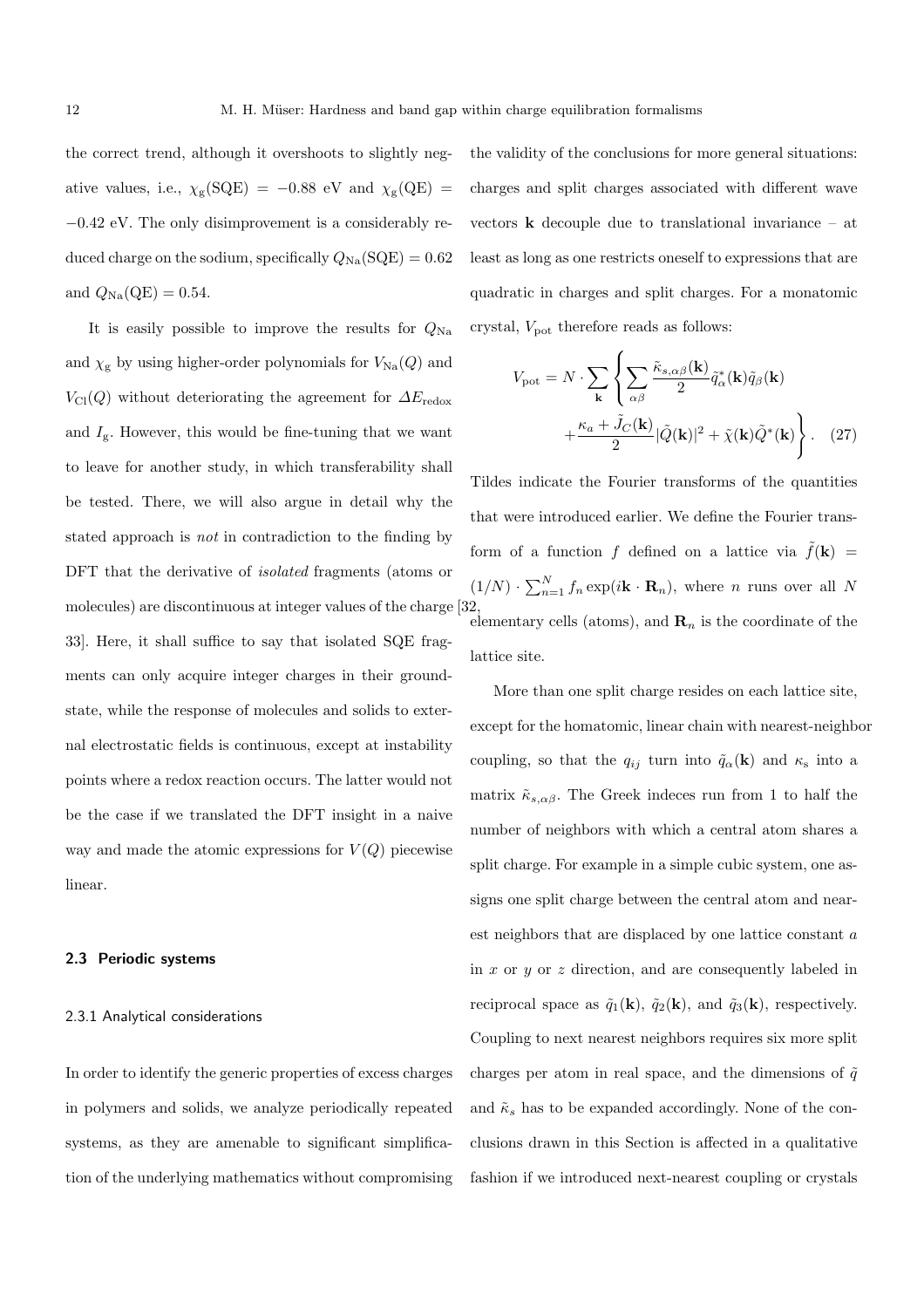with basis so that we content ourselves with the simplest possible case, that is, a simple cubic solid, for which

$$
\tilde{\kappa}_{s,\alpha\beta}(\mathbf{k}) = \kappa_{s} \cdot \delta_{\alpha\beta}.
$$
\n(28)

Adding an extra charge to an individual atom can be done as in the treatment of molecules, except that one should subtract a charge-balancing background in a periodic system to keep the Coulomb energy from diverging. Thus, if we place an excess charge  $\Delta Q$  onto an atom (whose position will define the center of the coordinate system), the analogue to Eq. (3) becomes

$$
\tilde{Q}(\mathbf{k}) = \tilde{Q}_s(\mathbf{k}) + \Delta \tilde{Q}(\mathbf{k}),\tag{29}
$$

where  $\tilde{Q}_s$  indicates charge resulting from charge transfer between atoms, and

$$
\Delta \tilde{Q}(\mathbf{k}) = \frac{1}{N} \cdot (1 - \delta_{\mathbf{k},0}) \cdot \Delta Q \tag{30}
$$

represents the externally added charge.

Minimization of  $V_{\text{pot}}$  can be achieved by requiring that  $\partial V_{\rm pot}/\partial \tilde{q}^*_{\alpha}(\mathbf{k})$  be zero. In order to keep the treatment as simple as possible, it is easiest to use the continuum limit for a simple cubic lattice, in which one can exploit a result of Ref. [20]:

$$
\tilde{Q}_s(\mathbf{k}) = \sum_{\alpha} i(ak_{\alpha})\tilde{q}_{\alpha}(\mathbf{k}).
$$
\n(31)

Thus, minimization of  $V_{\text{pot}}$  demands that for each **k** and  $\alpha$ , the equation

$$
i(a k_{\alpha}) \left[ \tilde{\chi}(\mathbf{k}) + \left\{ \kappa_a + \tilde{J}_C(\mathbf{k}) \right\} \Delta \tilde{Q}(\mathbf{k}) \right] =
$$
  

$$
\sum_{\beta} \left[ \kappa_s \cdot \delta_{\alpha\beta}(\mathbf{k}) + a^2 k_{\alpha} k_{\beta} \left\{ \kappa_a + \tilde{J}_C(\mathbf{k}) \right\} \right] \tilde{q}_{\beta}(\mathbf{k}).
$$
 (32)

holds. This expression can be diagonalized with the ansatz

$$
\tilde{q}_{\alpha}(\mathbf{k}) = -i \frac{(ak_{\alpha})\tilde{Q}_{s}(\mathbf{k})}{(ak)^{2}},
$$
\n(33)

resulting in

$$
\tilde{Q}_s(\mathbf{k}) = -\frac{\tilde{\chi}(\mathbf{k}) + \left\{\kappa_a + \tilde{J}_C(\mathbf{k})\right\}\Delta\tilde{Q}(\mathbf{k})}{\kappa_s/(ak)^2 + \left\{\kappa_a + \tilde{J}_C(\mathbf{k})\right\}}.
$$
 (34)

The change in potential energy due to an excess charge can be calculated by inserting Eq. (34) into Eq. (27). The result arises as a sum over k-dependent terms of the form

$$
V_{\text{pot}}(\mathbf{k}) = \frac{1}{2} \cdot \kappa_g(\mathbf{k}) \cdot \Delta \tilde{Q}(\mathbf{k})^2.
$$
 (35)

with

$$
\kappa_g(\mathbf{k}) = \frac{\kappa_s \cdot (ak)^2 \left\{ \kappa_a + \tilde{J}_C(\mathbf{k}) \right\}}{\kappa_s + (ak)^2 \left\{ \kappa_a + \tilde{J}_C(\mathbf{k}) \right\}} \tag{36}
$$

In order to proceed further, it is necessary to insert a model for the Coulomb interaction  $\tilde{J}_C(\mathbf{k})$ . This term can have different functional forms, depending on the precise nature of Coulomb screening at short distances. The important long wavelengths, however, will not be affected by short-range screening. It will therefore suffice to include the leading-order terms in  $\tilde{J}_C(\mathbf{k})$ . Nevertheless one should not truncate already at the continuum limit, but include the lowest-order discretization corrections in  $\tilde{J}_C(\mathbf{k})$  so that a charge-density wave at  $\mathbf{k} = (\pi/a)(1, 1, 1)$  is energetically beneficial; in other words, we would want the Madelung constant for the rocksalt structure to be positive and not negative. In Fig. 1 of Ref. [11] it was demonstrated that

$$
\tilde{J}_C(\mathbf{k}) = \frac{1 - \alpha (ak)^2}{(\epsilon_0 \cdot a) \cdot (ak)^2} \tag{37}
$$

is a reasonable approximation for  $\tilde{J}(\mathbf{k})$  in the first Brillouin zone (BZ) of a simple cubic solid with  $\alpha = 0.2257(8)$ . The largest error in  $\tilde{J}_C$  within the first BZ occurs at  $\mathbf{k} = (\pi/a)(1, 1, 1)$ , where one would predict the rocksalt Madelung constant to be 2.39 instead of the correct value near 1.75.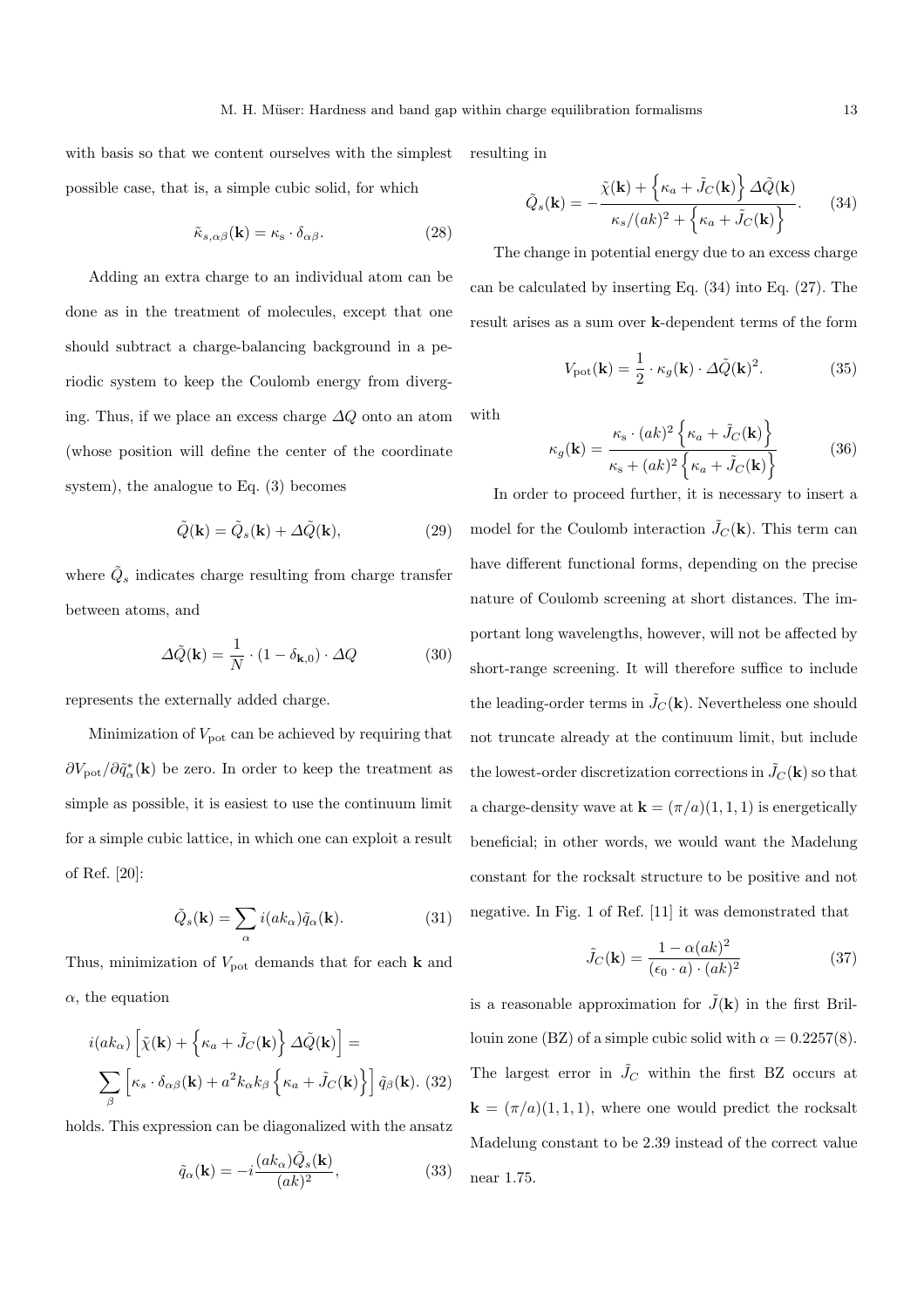Using the specific choice for  $\Delta\tilde{Q}(\mathbf{k})$  from Eq. (30), one obtains for the global hardness:

$$
\kappa_g = \frac{\partial^2 V_{\text{pot}}}{\partial \Delta Q^2}
$$
  
= 
$$
\frac{1}{N} \sum_{\mathbf{k} \in 1.BZ} \kappa_g(\mathbf{k})
$$
 (38)

This term converges to a unique value of  $\kappa_g$  in the thermodynamic limit. It is unfortunate that this sum does not simplify more even when the sum over k vectors is replaced with an integral. One would have to make a variety of approximations. The two simplest limiting cases are that either  $(ak)^2 \cdot \epsilon_0 \cdot a \cdot \kappa_a$  much exceeds  $\tilde{J}_c(\mathbf{k})$  or, alternatively,  $1/\epsilon_0 a$  is much greater than  $(\kappa_a - \alpha/\epsilon_0 a)(ak)^2$ . Both cases correspond to k-point sampling with one point in the  $\Gamma$  point and yield

$$
\kappa_g \approx \kappa_s. \tag{39}
$$

Hence,  $\kappa_{\rm s}$  does not only control the dielectric permittivity of a solid but also its electronic hardness. Since the latter can be related to the band gap [22], SQE produces a dielectric permittivity that is roughly inversely proportional to the band gap. We will substantiate this claim by conducting a more detailed analysis next.

#### 2.3.2 Interpretation of analytical results

In this Section, we discuss the implications of the analytical considerations on the periodic systems in the context of the three charge equilibration approaches. First, let us consider Eq. (35), which is the energy associated with an external charge in reciprocal space. The corresponding hardness  $\kappa_g(\mathbf{k})$  arises in analogy to the series coupling of two springs, or two hardnesses, namely the bond

hardness and  $\kappa_{\rm aC}(\mathbf{k}) \equiv (ak)^2 \left\{ \kappa_a + \tilde{J}_C(\mathbf{k}) \right\}$  term. The latter could be called a wavelength dependent, Coulombcorrected atomic hardness. Thus, in order to produce a band gap, or positive values of  $\kappa_g(\mathbf{k})$  everywhere in the first B.Z., both  $\kappa_{\rm aC}({\bf k})$  and  $\kappa_a$  must be positive.

Adding a charge to a QE crystal at non-zero wavevector happens at a zero energy balance, because  $\kappa_s$  and thus  $\kappa_g(\mathbf{k} \neq 0)$  is zero in QE. Note also that the backflow exactly compensates the externally added charge, as one can see from Eq.  $(34)$ . Energy would only increase in a  $f_i$ nite system. There, charge would accumulate near the surfaces. Conducting similar calculations as those presented in Ref. [20], it is straightforward to obtain a charge density that decays exponentially from the surface with a correlation length of  $a \cdot \sqrt{\epsilon_0 \cdot a \cdot \kappa_a}$ .

In the AACT model, the situation is even worse than in QE:  $\kappa_q(\mathbf{k})$  is not only zero but *negative* for the wave numbers that have a negative  $\tilde{J}(\mathbf{k})$ . For example, if we populate a monatomic solid in the AACT model at  $\mathbf{k} =$  $(\pi/a)$ · $(1, 1, 1)$ , i.e., such that the "sodium" positions in the simple cubic lattice are positively and the "chlorine" positions negatively charged, then no energy penalty would have to be paid by the AACT hardness terms. Yet, we would have gained Coulomb energy. In the language of band structure, this means that valence and conduction bands cross, which is unphysical. Given Eq. (37) and the value of  $\alpha$  obtained in Ref. [20], the crossing would occur at wave vector of magnitude  $k \approx 1/(0.2258 \cdot a)$ , i.e., well within the first B.Z. As shown below, screening barely changes this result as long as  $\kappa_a$  is set to zero.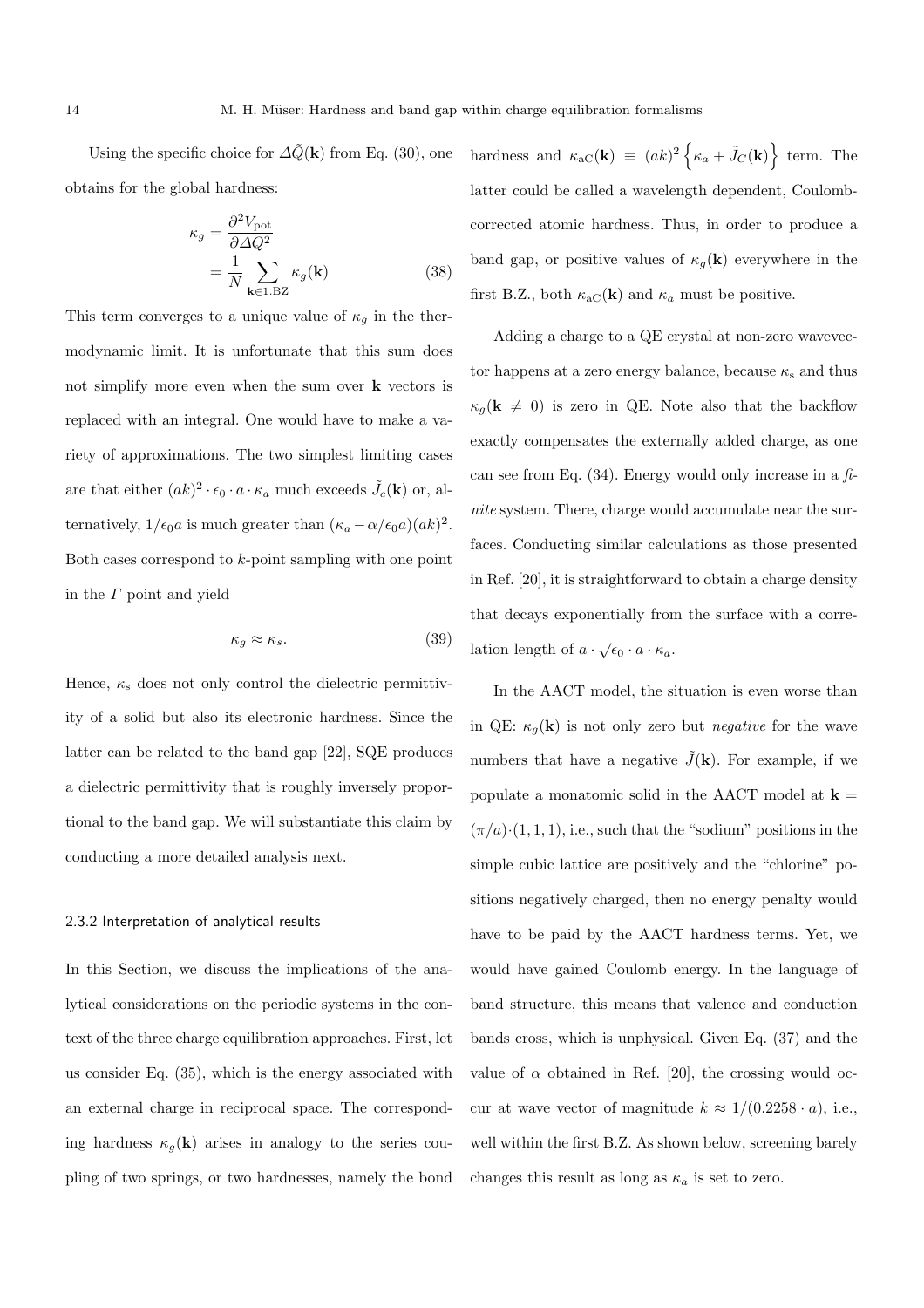In order to obtain physically meaningful hardnesses for dielectric materials,  $\kappa_{\rm s}$  must be positive, and  $\kappa_a$  must exceed  $J_{\text{C}}(\mathbf{k})$  for every **k**. This last condition happens to be identical to that of a positive definite Hessian with respect to atomic charges in the original QE model;  $\kappa_a$ must exceed a threshold hardness, whose precise value depends on the screening of the Coulomb corrections. Thus, one should not use  $\kappa$  to construct a positive definite Hessian in the split charges, or one risks to have band crossing as it occurs in AACT. For the simple-cubic solid without screening, we would have to request that  $\kappa_a(\epsilon_0 \cdot$ a) > { $\alpha \cdot (ak_{\text{max}})^2 - 1$ } /( $ak_{\text{max}}$ )<sup>2</sup> with  $(a \cdot k_{m} a x)^2 = 3\pi^2$ , which would result in rather large  $\kappa_a > 12$  eV if we use the nearest-neighbor NaCl distance in a rocksalt solid for a. It yet seems as if the requirement of a positive  $\kappa_{aC}(\mathbf{k})$ is usually satisfied; elements with small values of  $\kappa_a$  will have large screening corrections and vice versa. A semiquantitative analysis of the effect of screening is given next.

Let us estimate typical values for  $\tilde{\kappa}_q(\mathbf{k})$  real materials by considering a variety of limiting cases. As before, the unit of charge will be the elementary charge so that hardnesses are stated in eV rather than in  $V/e$ .

(i) 
$$
\kappa_a = 8
$$
 eV,  $\kappa_s = 0$  eV, QE / SQE metal  
(ii)  $\kappa_a = 8$  eV,  $\kappa_s = 1$  eV, SQE (medium band gap)  
(iii)  $\kappa_a = 8$  eV,  $\kappa_s = 8$  eV, SQE (large band gap)  
(iv)  $\kappa_a = 0$  eV,  $\kappa_s = 8$  eV, AACT.

The atomic hardness of 8 eV is a typical value for atoms, i.e., it is close to the mean value of  $\kappa_a(Na)$  and  $\kappa_a(Cl)$ . A band gap of roughly 8 eV is very large, but is close to the experimental value for NaCl. The distance between two atoms is chosen to be  $a = 2.82 \text{ Å}$ , which is approximately the nearest-neighbor spacing between a sodium and a chlorine atom in the rocksalt structure. Coulomb potentials will be screened with the usual Slater orbital corrections for Na and Cl [9]. We find numerically that  $\tilde{J}_C$  can be represented in Fourier space by multiplying the Fourier transform of the regular Coulomb potential with a Gaussian correction factor,  $\exp(-k^2/2a_S^2)$ , with  $a_S = 2.78$  Å, leading to  $(1/\epsilon_0 a) = 64$  eV. As the Slater screening length  $a_S$  is only 1.4% less than a, one could simply use a instead of  $a_{\rm S}$  in a semi-quantitative calculation.

In principle, we would have to reevaluate the term  $\alpha$  for screened interactions. This turns out to be important, as the screening at the R-point in the first  $BZ \rvert \mathbf{k} =$  $(\pi/a)(1,1,1)$ ] becomes extraordinarily strong, due to the exponential dependence of  $\tilde{J}_S$  on  $k^2$ . We therefore replace heuristically the Gaussian dependence with a Lorentzian

$$
\tilde{J}_{S}(\mathbf{k}) = \frac{1 - \alpha(ak)^{2}}{(\epsilon_{0} \cdot a) \cdot (ak)^{2}} \cdot \exp\{- (a_{S}k)^{2}/2 \}
$$

$$
\approx \frac{1 - \alpha(ak)^{2}}{(\epsilon_{0} \cdot a) \cdot (ak)^{2}} \cdot \frac{1}{1 + (a_{S}k)^{2}} \tag{40}
$$

so that the second moment of  $k^2$  averaged over the first BZ remains approximately unchanged. In fact, applying this correction factor just to the bare Coulomb potential leads to a screened coupling  $J_{MB}(r)$  in real space that was suggested by Müser and Berne to avoid Coulomb singularities in path integral simulations [34]:

$$
J_{\rm MB}(r) = \frac{1}{4\pi\epsilon_0} \frac{1}{r} \left( 1 - e^{-r/a_{\rm S}} \right),
$$
 (41)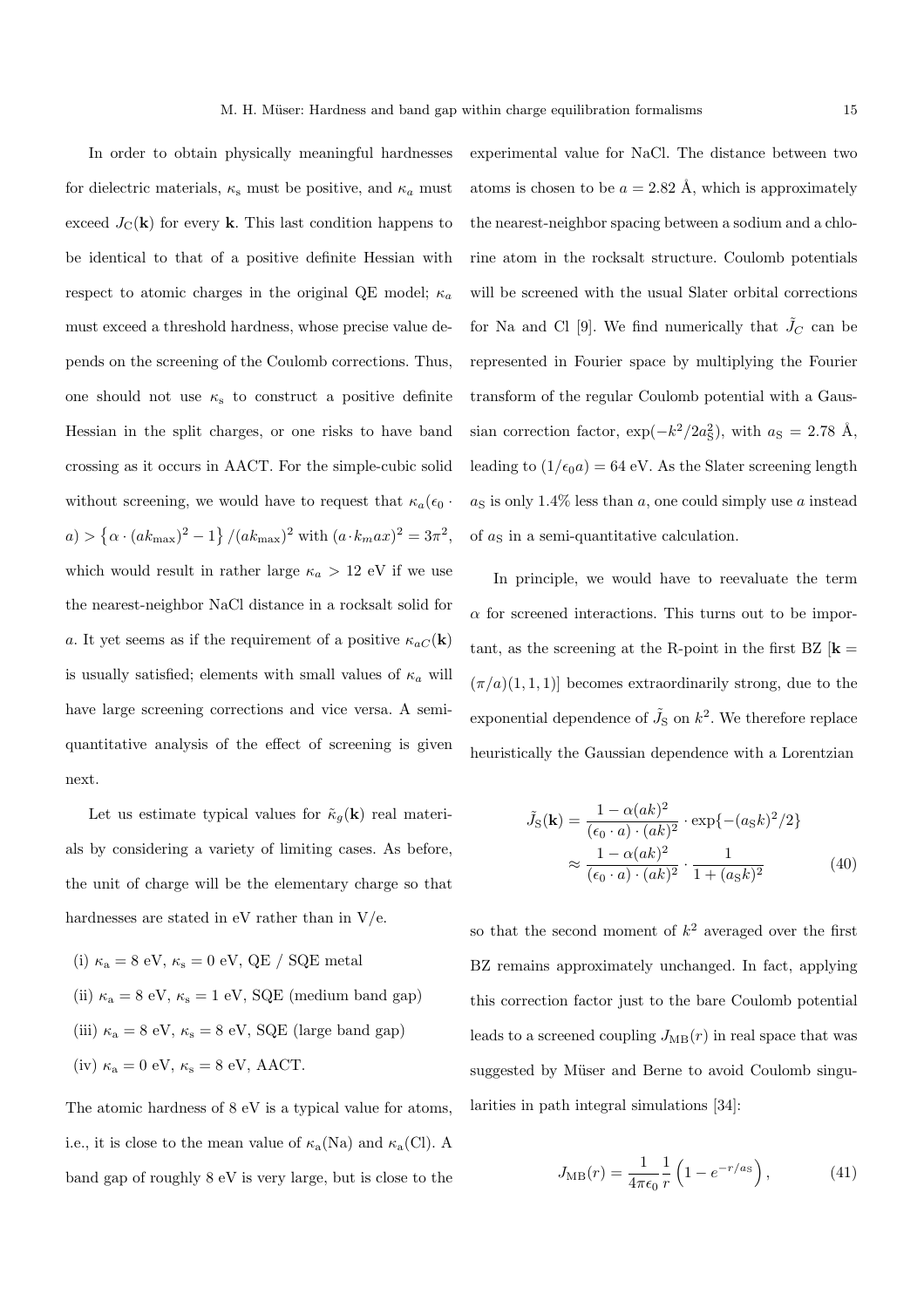where  $a<sub>S</sub>$  had been scaled as a function of the Trotter number. The various couplings in real and Fourier space are shown in Fig. 3.



Fig. 3. (Color online) Top: Regular Coulomb coupling (black circles), the screened coupling  $V_{MB}$  with the screening length of  $a<sub>S</sub> = 2.78$  Å (red triangles) and Slater orbital screened Coulomb interactions (blue crosses) with parameters suitable for the interaction between Na and Cl. Lines are drawn to guide the eye. Bottom: Fourier transforms of the above quantities. Lines now represent the given analytical formulas.

In our analysis of the wavelength dependence of the various summands to  $\kappa_{\mathfrak{g}}$ , we furthermore revert the continuum approximation to the  $\kappa_a$ -related terms, i.e., we make the following substitution:

$$
\kappa_{\mathbf{a}}(ak)^2 \to 2\,\kappa_{\mathbf{a}} \sum_{\alpha=1}^3 \{1 - \cos(ak_{\alpha})\}.\tag{42}
$$

With these parameters in hand, we investigate how the different summands contribute to the global hardness, which can be done in terms of an an analysis of the "global hardness dispersion". The latter may be loosely associated with the band structure, see Fig. 4. Using the "typical"

values for the Coulomb interaction (including screening), we find that there is relatively little wavenumber dependence in the SQE model as long as  $\kappa_{\rm a}$  is greater than or similar to  $\kappa_s$ . The band gap itself is roughly as large as  $\kappa_s$ . However, if  $\kappa_a$  were much less than  $\kappa_s$ , or even zero as in AACT, negative hardnesses would occur, as discussed earlier. In other words, conduction and valence bands would cross.



Fig. 4. (Color online) Fourier representation of the global hardness  $\kappa_{\mathrm{g}}(\mathbf{k})$  for different choices of the atomic hardness  $\kappa_{\mathrm{a}}$ and the bond hardness  $\kappa_s$  along selected paths in the first Brillouin zone in the simple cubic lattice. The cusps in  $\kappa_{\rm g}$  at symmetry points are not consequences of the model itself. They are induced by an insufficient accuracy of the Coulomb interactions in a continuum description.

# 3 Discussion

# 3.1 Toward force field-based MD simulations of equilibrium redox reactions and zwitterionic molecules

When comparing the electron affinity A of halogens (the highest in the periodic table) to the first ionization en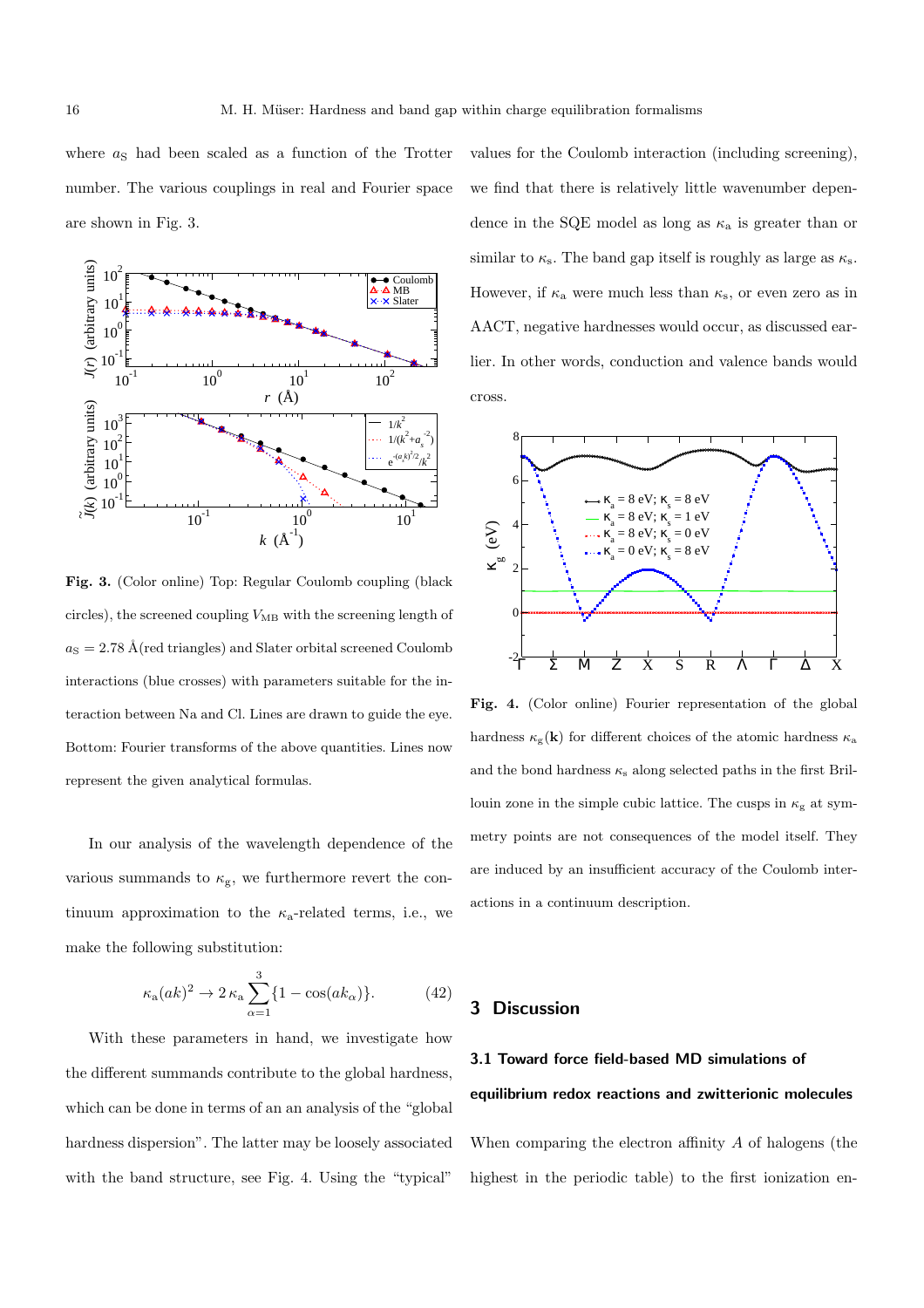ergy I of alkali atoms (the lowest in the periodic table), it is not possible to find a pair of stable elements for which an (integer) electron transfer would be energetically favorable  $(A > I)$  in the diatomic dissociation limit. Therefore, any diatomic molecule in its quantum mechanical ground state dissociates into two neutral atoms. Mimicking this empirical fact is one of the strengths of the split charge concept:  $\kappa$  can be made distance dependent so that it diverges in the dissociation limit and no partial charge transfers between the two atoms [17].

As one envisions the simulation of electrolytes or even a battery driving an external electrical load, SQE would be confronted with the problem that any charge exchange between an electron donor and an electron acceptor has so far been described as a polarization of the bond between two atoms but not as a redox reaction. Thus, while atombased QE methods had the "metallicity" issue, SQE has an "ionicity" problem: Although some SQE atoms may keep some of their "electrons" on the long leash, there are no true ions. Consequently, any current that has flown through an external load in a hypothetical all-atom simulation of a battery would have to be inverted when the circuit breaker is opened again.

The ionicity problem can be overcome by introducing (phenomenologically) integer charge transfer between atoms that would not be penalized by a bond stiffness term, e.g., by adding an integer excess charge to one atom in a molecule and removing it from another one. Although integer charge transfer may never be energetically favorable for isolated pairs of atoms, the situation can change when there are more than two atoms present. Equations (16) and (17) show that in the simplest SQE approach, collectivity leads to increased electron affinity as compared to that of isolated atoms and decreased ionization energies. Thus, when considering a system with more than two atoms, integer electron transfer can be energetically favorable and ionic states could be produced even when the two chemical moieties involved in the transfer are separated by distances much exceeding a molecular bond length.

According to the SQE model, integer charge transfer within a molecule would be favored for molecules that have two nearby electronegative atoms within one side chain of a molecule and one or more electropositive atoms at another one. Integer charge exchange over long distances and violation of local charge neutrality would then become beneficial. This corresponds to what is observed in zwitterionic molecules, containing, for example, a negatively charged carboxylate group and a positive ammonium group. A quantitative charge transfer model will certainly necessitate terms reflecting bond order and ionization energies, yet the trends are already captured correctly at the rather generic level pursued in this work.

# 3.2 Toward force field-based MD simulations of contact electrification, non-equilibrium redox reactions and history-dependent oxidation states

One of the problems of current charge fluctuation models – and also of regular DFT – is that partial changes or charge densities arise as a unique function of the nuclear positions. This is because both DFT and all charge equi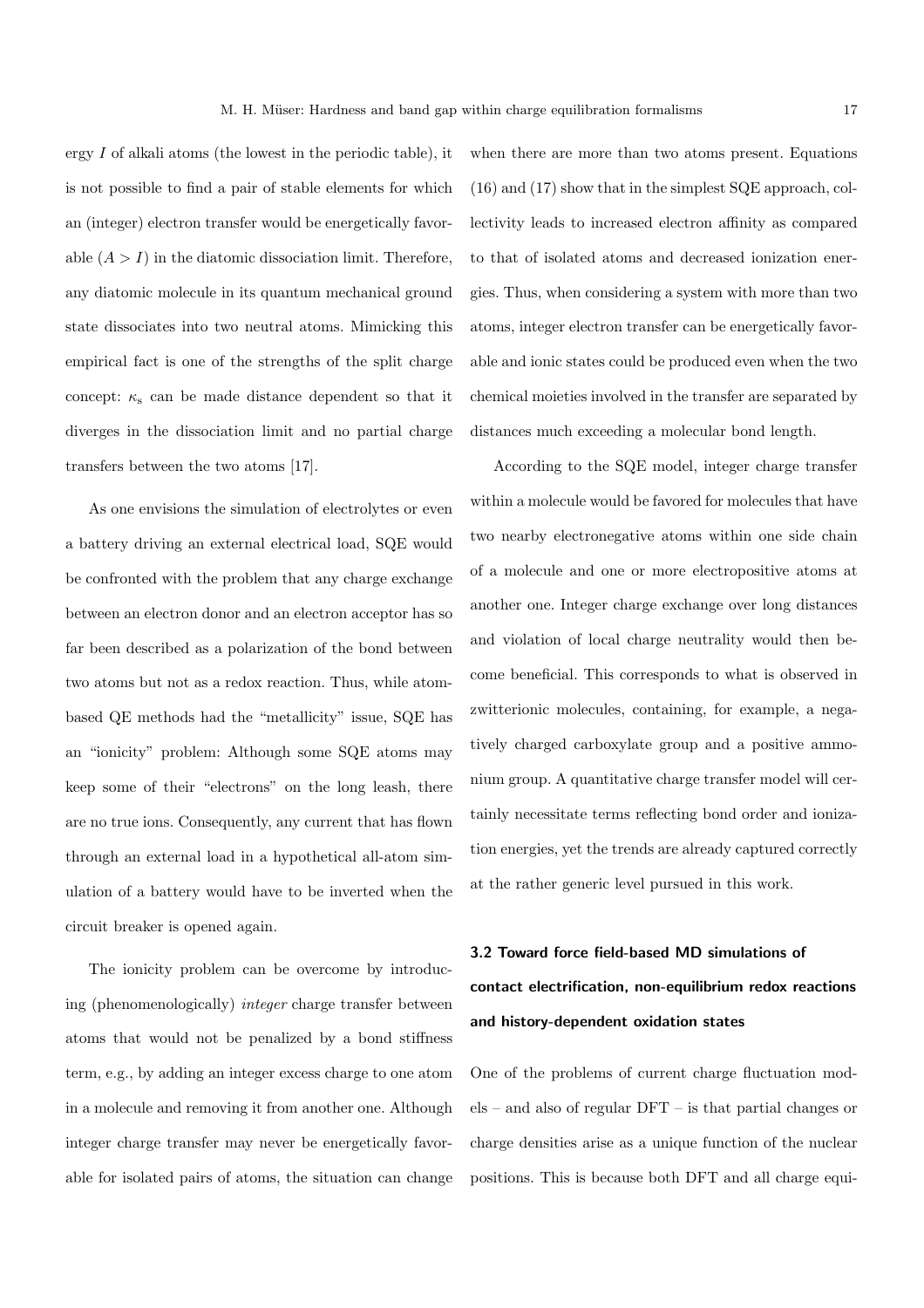libration methods have a unique minimization principle with which charge densities or partial charges are computed. However, in reality, the oxidation state of atoms, molecules, clusters and solids is strongly history dependent, as discussed below. Having means of mimicking this history dependence will be important to describe nonequilibrium redox reactions such as friction-induced contact electrification.

Let us consider two metal blocks with different work functions. Assume that both blocks are in vacuum, initially neutral and separated by a distance that is sufficiently large so that no electrons tunnel between the two metals on relevant experimental time scales. If the two blocks are then brought into close contact, charge is going to flow from the metal with the smaller to that of the larger work function. Once the blocks are separated from one another, the transferred charge is not going to flow back completely. Thus, the partial atomic charges are going to differ between the initial and the final state, although the position of the metals are identical at the beginning and at the end. This would even be true if some daemon ensured that no atom moved throughout the experiment relative to the center of mass of the metal block to which it belongs.

A related thought experiment is the dissociation of an NaCl molecule in the atmosphere of an inert gas. Initially, the chlorine will have an oxidation state of -1 and sodium of  $+1$ . If the molecule were to separate adiabatically, two neutral atoms would be formed, but in a fast diabatic dissociation, two charged ions would be the likely result.

The lesson to be learnt from the thought experiments is that partial charges should not be determined based on a unique minimization principle, but that history dependence needs to be included. One should therefore have the ability to describe diabatic and not only adiabatic dynamics, as done, for example in Landau–Zener dynamics [35, 36].

In the SQE model, Landau–Zener type dynamics could be achieved by setting up reasonable rules for the change of oxidation state of atoms. We know that electron transfer between two atoms only occurs (on time scales relevant for MD) when the two atoms are close to one another, i.e., when their outer orbitals overlap, or when they are somehow connected indirectly – as they are in a battery driving an external load, where reduction and oxidation occur spatially separated at anode and catode, respectively. This physical picture can be realized qualitatively with the following algorithm: in an MD simulation, Monte Carlo-like trial moves are introduced in which two chemically bonded atoms are allowed to undergo a redox reaction. These trial moves will require the oxidation state of one atom to increase and that of another atom to reduce. The trial state can be accepted based on the energy difference between old and new oxidation states, for example based on energy minimization, or by using the Metropolis algorithm. When doing such a "redox move" within the SQE formalism, it will be necessary to relax all split charges for the new trial configuration. This can induce a significant computational overhead and lead to many other complications. The most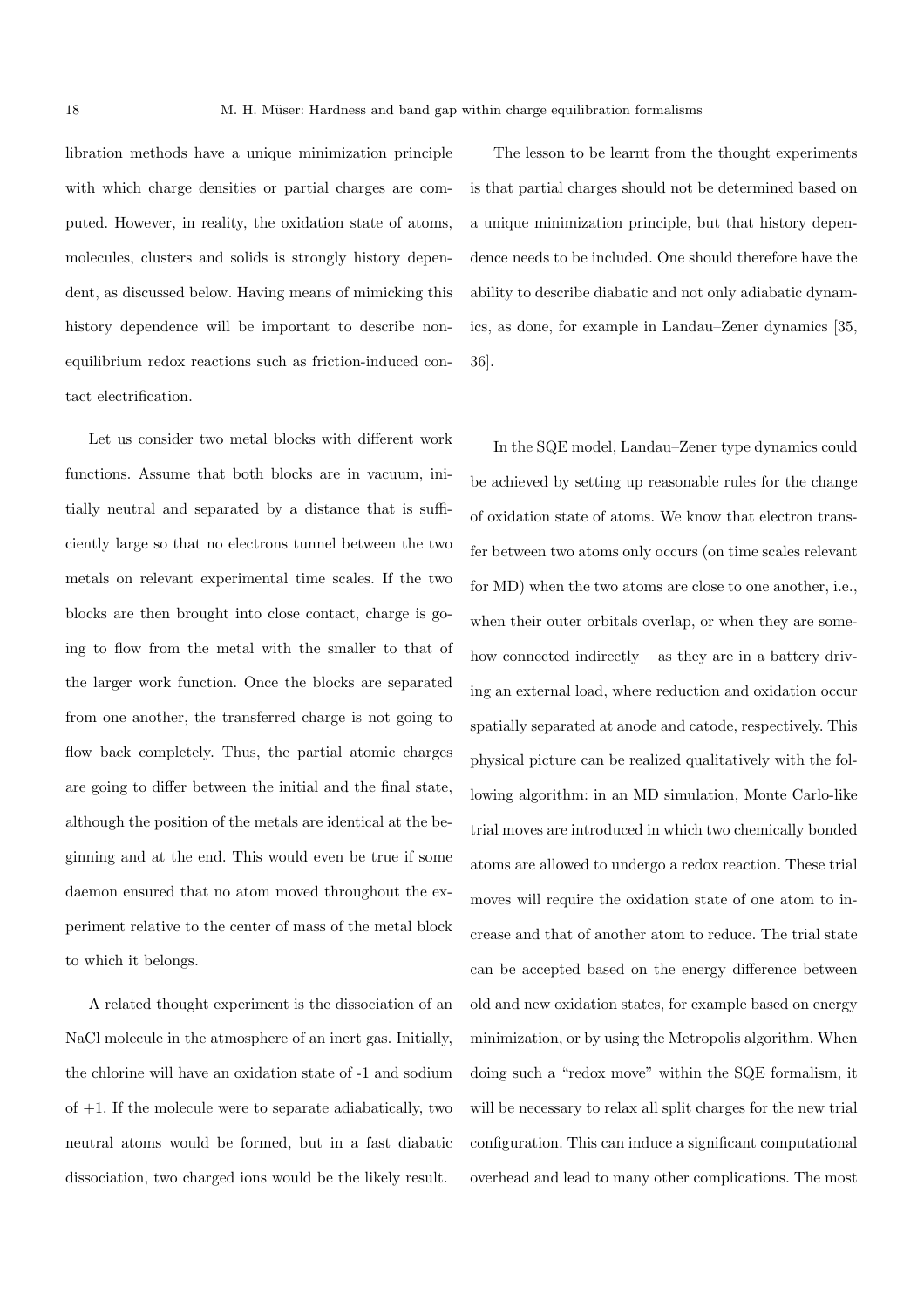serious complications currently apparent to the author of  $\alpha$  atom i, the new velocities would have to read this paper will be discussed in the following.

#### 3.3 Conservation of energy and momentum

Once a trial redox move has been accepted, the system has changed its state in a discrete – or discontinuous – fashion. Exceptions can occur, for instance when  $\kappa_s$  associated with the two atoms undergoing the redox reaction is zero, because an integer split charge can move back across the bond without any energy penalty. It is known from Marcus theory of redox reactions [37, 38] that the energy change associated with an electron transfer reaction is usually small, which, in the context of an accepted SQE redox move, would translate to a small change in energy. Though the change would be small, it is finite in the most general case.

If the redox move has not been subjected to the rules satisfying detailed balance, for example when only those reactions are accepted that minimize the potential energy, one will be interested in ensuring energy conservation. Thus both temperature and energy would not be defined. As many redox reactions are radiation free, it will make sense to change the momenta of the involved atoms in such a way that not only energy but also local momentum is conserved. Otherwise, one risks to destroy hydrodynamic interactions in cases where these are relevant to the dynamics. This is why velocity rescaling would be, once again, a bad idea. Assuming that the momentum transfer is parallel to the unit vector  $\hat{r}_{ij}$  pointing from atom j to

$$
m_i \mathbf{v}_{i \text{ new}} = m_i \mathbf{v}_{i \text{ old}} + \Delta p \cdot \hat{r}_{ij}, \tag{43}
$$

where the momentum transfer  $\Delta p$  can be determined from

$$
\frac{m_i}{2}\mathbf{v}_{i\text{ new}}^2 + \frac{m_j}{2}\mathbf{v}_{j\text{ new}}^2 = \frac{m_i}{2}\mathbf{v}_{i\text{ old}}^2 + \frac{m_j}{2}\mathbf{v}_{j\text{ old}}^2 + \Delta E_{\text{redox}}.\tag{44}
$$

While there are two solutions for  $\Delta p$  in principle, we well choose the one that keeps the velocities unchanged when  $\Delta E_{\text{redox}}$  is zero, i.e.,

$$
\Delta p = -p_{ij \text{ old}} + \sqrt{p_{ij \text{ old}}^2 + 2\mu_{ij}\Delta E_{\text{redox}}},\qquad(45)
$$

where  $p_{ij,old} = \mu_{ij} \cdot \mathbf{v}_{ij,old} \cdot \hat{r}_{ij}$  is the relative momentum of atoms  $i$  and  $j$  in their center-of-mass system,  $\mathbf{v}_{ij\text{old}}$  =  $\mathbf{v}_{i\text{old}} - \mathbf{v}_{j\text{old}}$  and  $\mu_{ij} = (m_i^{-1} + m_j^{-1})^{-1}$  is their reduced mass.

In principle, one could also allow endothermic reactions with the help of Eq. (45), as long as the square root on the right-hand side is real. However, it is not obvious if much would be gained by doing so, in particular because the inverse reaction might happen in the next time step. Lastly, one should be aware that the construction of a symplectic integrator may be difficult or even impossible to derive; even if  $\Delta E_{\text{redox}}$  were zero, there could still be a discontinuity in the forces upon an integer charge transfer.

#### 3.4 Efficiency and linear scaling

Invoking a trial SQE redox move risks to slow down a simulation because of three main reasons. First, a single trial SQE redox move requires, in principle, an up-date of all split charges. This could then turn a local move into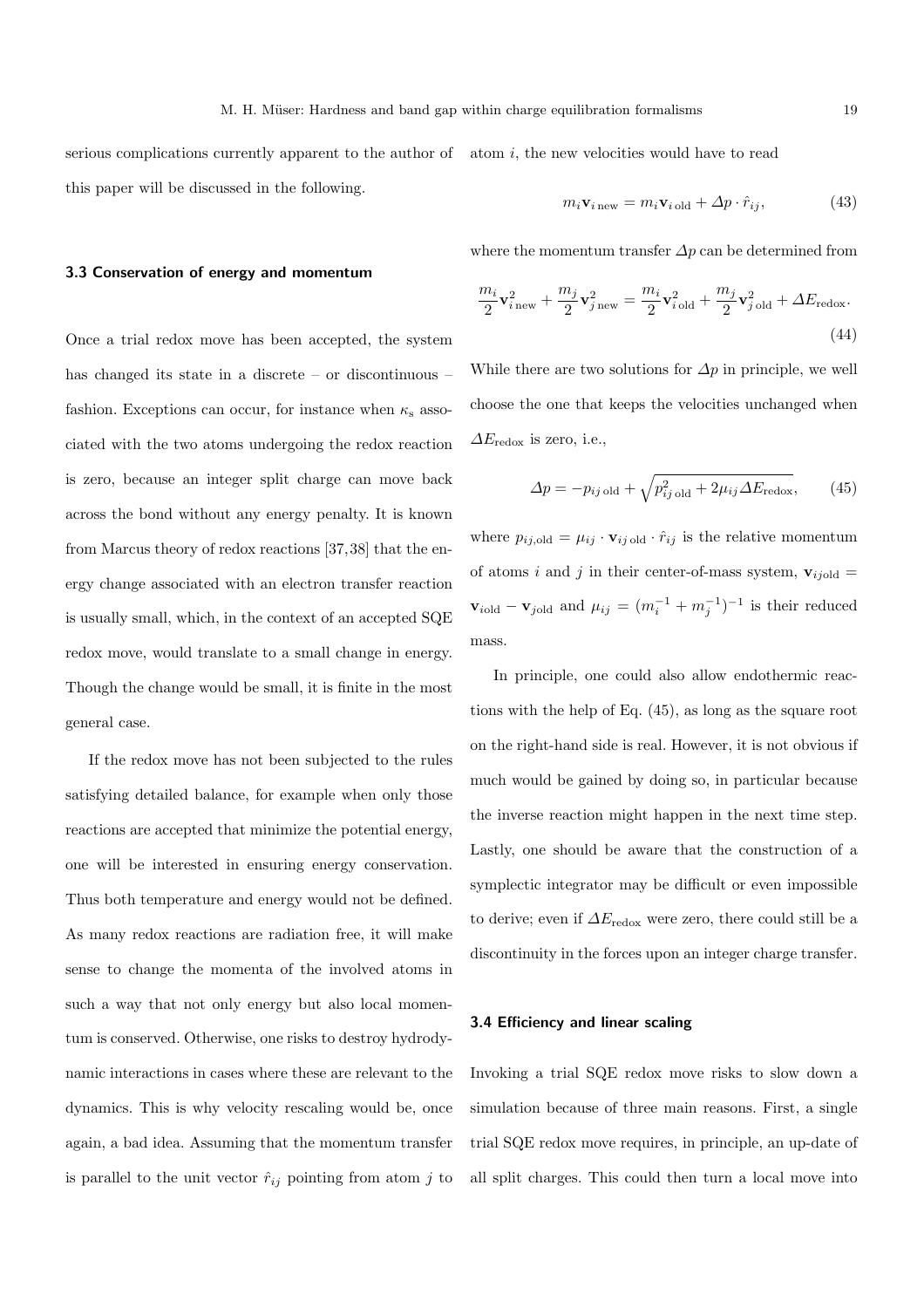an operation that scales at least linearly in  $N$ , making a complete MD time step  $a > N^2$  operation. Second, a large number of mostly unwanted trial moves might be attempted. Lastly, the system can end up in a frustrated state. These three issues are going to be addressed in the remaining part of this Section.

The problem of having to minimize *all* split charges after a trial redox move for an exact minimization, can be strongly alleviated if one is willing to allow for systematic but controllable errors. They would occur if an update of the split charges were restricted to the vicinity of the redox reaction. Errors would be small because the redox move would signify a perturbation of a local dipole changing the Coulomb energy with distant volume elements only marginally. This is particularly true whenever it is possible to subdivide a system into neutral volume elements. Errors would only be significant if distant atoms were allowed to exchange integer charges. Moreover, even if a redox reaction were accepted, there would be significant backflow, as we have seen in the case study of the NaCl molecule. Going from a '00' to a ' $+-$ ' oxidation state in NaCl only made the charge on each atom change by 0.27 elementary charges. The backflow in "distant" split charges will be much less than that number.

In order to reduce the risk of conducting an abundance of rejected redox moves, each of which necessitating an up-date of many split charges, one will have to restrict attempts to those that have a reasonable probability to be accepted. Moreover, one will also need to avoid "meaningless" redox moves, as they easily occur when  $\kappa_s$  is small or even zero. In the latter case, each redox move will be accepted, because the backflow will exactly compensate the integer charge change in a metallic bond. An oxidation state should usually only change when there is a local excess charge in a dielectric that can hop from one atom to the next, or when a chemical bond is formed or broken. If one can detect either event efficiently, the number of redox trial moves only needs to involve very few of the "active" split charge bonds.

Lastly, consider the frustrated state shown in Fig. 5a. The neutral Cl and the neutral Na atom do not form a chemical bond. A direct charge transfer from the Na to the Cl atom will therefore not be attempted in an SQE treatment. If the redox trial moves would be restricted such that they could only involve two atoms or ions, then the system would remain frustrated, because a doubly ionized sodium is too expensive in energy, see Fig. 5b. The energy barrier is much reduced if one allows charge transfer through an intermediate atom, as shown in Fig. 5c. This would allow for a redox self-exchange reaction with a relatively small (free) energy barrier.

# 4 Summary and Conclusions

In this work, we study how three different charge equilibration approaches (QE, AACT, and SQE) predict the energy of a system to change when an external excess charge  $\Delta Q$ is added to it. The intent of this work is neither to justify the models from first principles, such as through valence bond theory, nor to test how well one can reproduce partial charges for given molecular structures. Instead, we are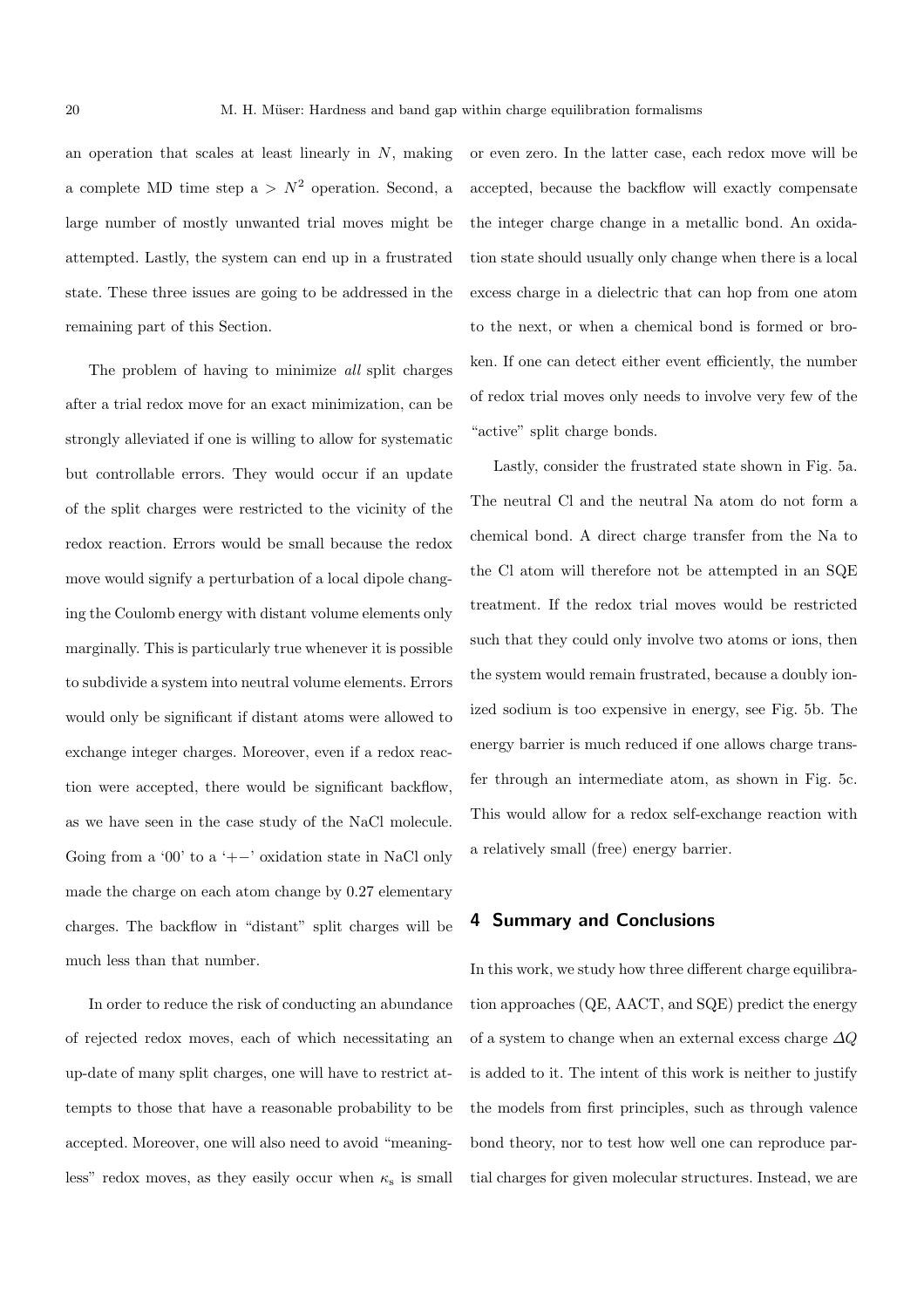

Fig. 5. (Color online) (a) Schematic drawing of a frustrated oxidation state in a NaCl cluster. (b) As long as trial moves only involve two atoms, e.g., the two atoms connected by the grey line, it will be unlikely to change the oxidation state of the two neutral atoms. (c) Allowing for charge exchange between next-nearest neighbors, as those connected by two grey lines, much facilitates charge hopping. The trial configuration in (c) is similar in energy as that in (a). One more such move can then produce a structure in which a Cl with zero oxidation state sits right next to a Na with zero oxidation state.

interested in unravelling generic properties, in particular the hardness of molecules and the band gap of solids, and their dependence on system size. This way we can test if predicted trends match those observed in real systems, and thereby obtain important clues about if and how modeling

charge-transfer reactions can be made possible in simulations based on classical force fields.

It turns out, once more, that QE, AACT, and SQE differ qualitatively. The differences regarding their response to excess charges is even more dramatic than those in their dielectric properties (which are summarized in the introduction). When it comes to excess charges, QE is again metallic. The band gap of a QE solid is zero in the thermodynamic limit, and the ionization energy of a molecule does not depend on which atom is donating or receiving an excess charge. The AACT model behaves pathologically in response to excess charges; the molecular hardness is negative and the analogues of valence and conduction bands cross. Although SQE is a hybrid between QE and AACT, it can reproduce the correct dielectric behavior; molecular hardness and band gap are both positive. Moreover, ionization energy and electron affinity depend on what atom in a molecule or solid changed its "oxidation state." The key quantity for SQE solids is the bond stiffness  $\kappa_{s}$ . In a previous work, we showed that it is inversely proportional to the dielectric constant in systems like a simple cubic crystal or in rocksalt [20]. Here, we find that the same parameter controls the band gap, at least as long as the charge-equilibration expansion is made around the neutral atom.

The dramatic difference between SQE and AACT might be surprising, because AACT formally emerges as a limiting case of SQE for small atomic hardness. However, this limit is never reached in practice because real atoms have a relatively narrow distribution of atomic hardnesses [29,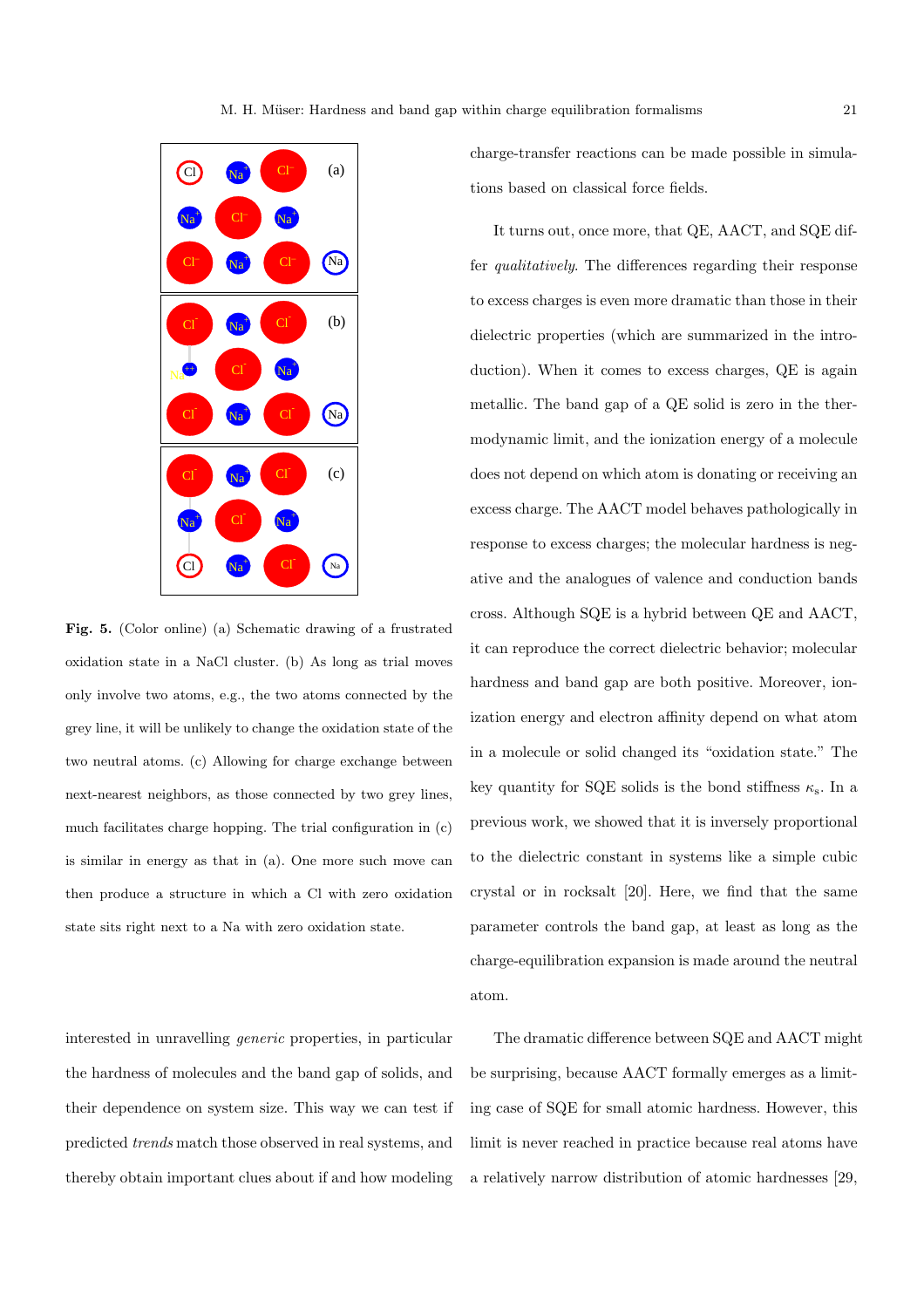39]. As a consequence,  $\kappa_s$  will rarely exceed  $\kappa_a$ . The largest value that we found in our initial SQE work [11] was  $\kappa_s = 5$  eV, describing the chemical hardness of the bond between two tetrahedrally coordinated silicon atoms. This number is slightly larger than the direct band gap of silicon in the diamond structure but still smaller than the atomic hardness of silicon  $(6.7 \text{ eV})$ . Likewise, the large experimental band gap of 8.7 eV in NaCl is less than  $\kappa_a(Na) + \kappa_a(Cl)$ .

It seems as though the SQE model should be suitable for a quantitative calibration. Using a parameterization scheme based on atomic and ionic properties, which are augmented by only one bond stiffness term of  $\kappa_s = 8$  eV that we chose close to the band gap in NaCl, we find that it is possible to produce quite reasonably four important numbers describing the NaCl molecule: the first excitation energy of the neutral molecule, which in the SQE formalism must be associated with  $E(Na^0Cl^0) - E(Na^+Cl^-)$ , the first ionization energy  $E(\text{Na}^+\text{Cl}^0) - E(\text{Na}^+\text{Cl}^-)$ , and the electron affinity  $E(\mathrm{Na^0Cl^-}) - E(\mathrm{Na^+Cl^-})$  are all reproduced within one or two eV. Furthermore, the dipole moment is reproduced within 20%. Also metals seem to be described reasonably well in the SQE model in the limit of zero bond hardness. In its simplest variant that does not allow bond-order corrections for the electron affinity, the work function of a metal becomes identical to the electronegativity of the atoms constituting it (since the hardness goes to zero). In reality, the electronegativity is close to 2/3 to 3/4 of the work function of simple metals. Thus, the simple treatment has captured more than 50% of the effect, and moreover reproduced trends correctly.

The results derived in this article may have wide-reaching implications for the force field-based modeling of dynamical processes in various systems, e.g., when redox reactions occur or when zwitterions are present. The calculations show that integer charge transfer, which may not be penalized by a bond stiffness term, can happen in systems consisting of more than two atoms, while simple pairs of atoms always dissociate into neutral atoms in their groundstate. Such integer charge transfer plays an important role in electrolytes and zwitterionic molecules with important consequences for energy materials (batteries) and electrostatics-driven molecular pattern recognition.

Pursuing integer charge transfer in molecular simulation will certainly be a challenging task. In fact, each attempt to move integer charges (be it locally between bonded or also non-locally when conducting wires are present) is likely to necessitate a non-local optimization of all charges. Therefore, it will be challenging, but as outlined in the main text not impossible, to achieve high accuracy and linear scaling of computing time with particle number. Designing rules for SQE pseudo-dynamics that would even roughly mimic real dynamics (in the sense of Ehrenfest) still seems challenging, in particular if one wanted to roughly reproduce Landau–Zener type dynamics. If successful, one would be in a position to simulate processes in which the partial charges and oxidation states of atoms is not only a function of atomic coordinates but may also be history dependent. No force field-based simulation method developed to date can reproduce near-equilibrium contact electrification of an initially neutral metal cluster, which is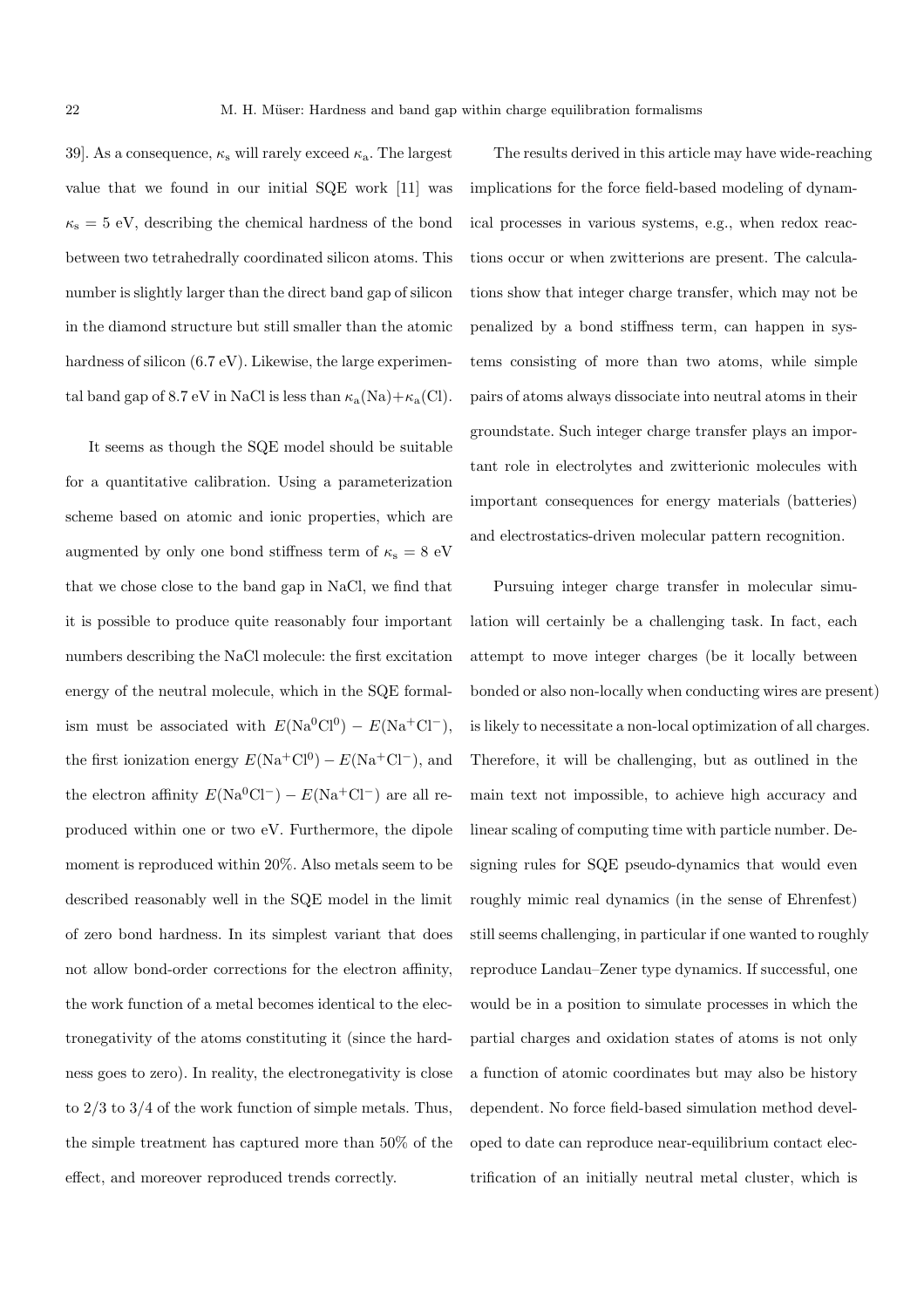brought in and out of contact with another metal. In contrast, the proposed modified SQE approach reproduces the dynamics qualitatively. Making the agreement quantitative then merely becomes the question of a good calibration however daunting this task appears to be.

# **References**

- 1. S. W. Rick and S. J. Stuart. *Rev. Comp. Chem.*, 18:89, 2002.
- 2. P. E. M. Lopes, B. Roux, and A. D. MacKerell Jr. *Theor. Chem. Acc.*, 124:11, 2009.
- 3. W. J. Mortier, K. van Genechten, and J. Gasteiger. *J. Am. Chem. Soc.*, 107:829, 1985.
- 4. U. Dinur. *J. Phys. Chem.*, 97:7894, 1993.
- 5. In this work, the electronic chemical potential refers to the change of the total energy with respect to charge (expressed in units of the elementary charge e), i.e.,  $\chi$  =  $e \cdot dV_{pot}/dQ$ . It is often approximated with finite differences from the ionization energy  $I$  and the electron affinity A through the equation  $\chi = (I + A)/2$ . The chemical hardness is defined here as  $\kappa = e^2 \cdot d^2 V_{\text{pot}}/dQ^2$ . It can be approximated with finite differences through  $\kappa = I - A$ . Some texts define  $\kappa$  as half the value used here.
- 6. R. G. Parr, R. A. Donnelly, M. Levy, and W. E. Palke. *J. Chem. Phys.*, 68:3801, 1978.
- 7. R. G. Parr and R. G. Pearson. *J. Am. Chem. Soc.*, 105:7512, 1983.
- 8. P. Itskowitz and M. L. Berkowitz. *J. Phys. Chem. A*, 101:5687, 1997.
- 95:3358, 1991.
- 10. R. Chelli, P. Procacci, R. Righini, and S. Califano. *J. Chem. Phys.*, 111:8569, 1999.
- 11. R. A. Nistor, J. G. Polihronov, M. H. Müser, and N. J. Mosey. *J. Chem. Phys.*, 125:094108, 2006.
- 12. T. Verstraelen, V. Van Speybroeck, and M. Waroquier. *J. Chem. Phys.*, 131:044127, 2009.
- 13. W. J. Mortier. *Struct. Bonding*, 66:125, 1987.
- 14. S. M. Valone. *J. Chem. Theo. Comp.*, 7:2253, 2011.
- 15. T. Verstraelen, P. Bultnick, V. Van Speybroeck, P. W. Ayers, D. Van Neck, and M. Waroquier. *J. Chem. Theory Comput.*, 7:1750, 2011.
- 16. J. Morales and T. J. Martinez. *J. Phys. Chem. A*, 105:2842, 2001.
- 17. D. Mathieu. *J. Chem. Phys.*, 127:224103, 2007.
- 18. P. W. Ayers. *Theo. Chem. Acc.*, 118:371, 2007.
- 19. G. L. Warren, J. E. Davis, and S. Patel. *J. Chem. Phys.*, 128:144110, 2008.
- 20. R. A. Nistor and M. H. Müser. *Phys. Rev. B*, 79:104303, 2009.
- 21. P. T. Mikulski, M. T. Knippenberg, and J. A. Harrison. *J. Chem. Phys.*, 131:241105, 2009.
- 22. A. Görling and M. Levy. *Phys. Rev. A*, 52:4493, 1995.
- 23. P. Mori-Sanchez A. J. Cohen and W. T. Yang. *Phys. Rev. B*, 77:115123, 2008.
- 24. S. W. Rick, S. J. Stuart, and B. J. Berne. *J. Chem. Phys.*, 101:6141, 1994.
- 25. A. J. Lee and S. W. Rick. *J. Chem. Phys.*, 134:184507, 2011.
- 26. M. J. L. Sangster, G. Peckham, and D. H. Saunderson. *J. Phys. C: Solid St. Phys.*, 3:1026, 1970.
- 9. A. K. Rapp´e and W. A. Goddard III. *J. Phys. Chem.*, 27. W. T. Yang, C. Lee, and S. K. Ghosh. *J. Chem. Phys.*, 89:5412, 1985.